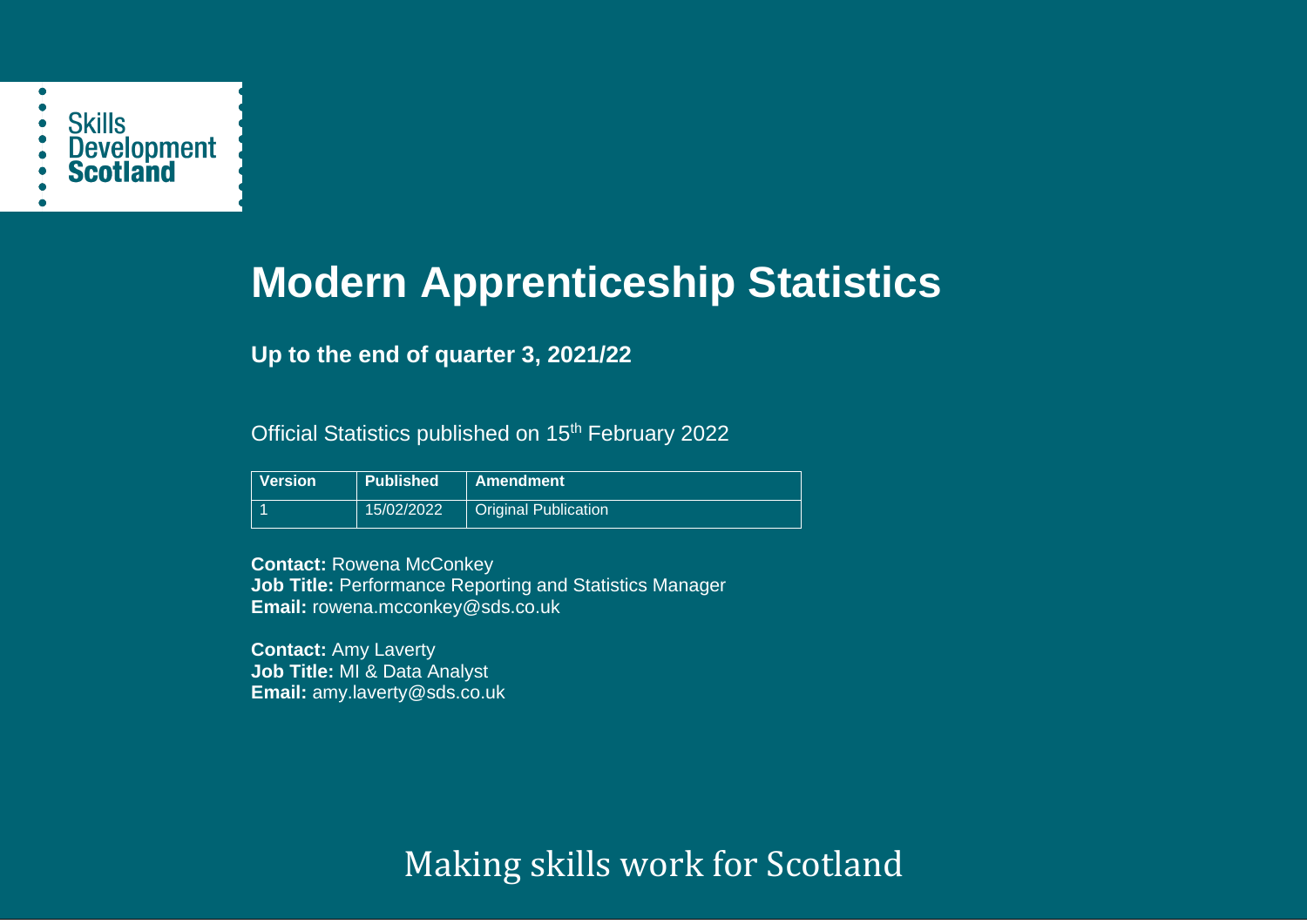# **Contents**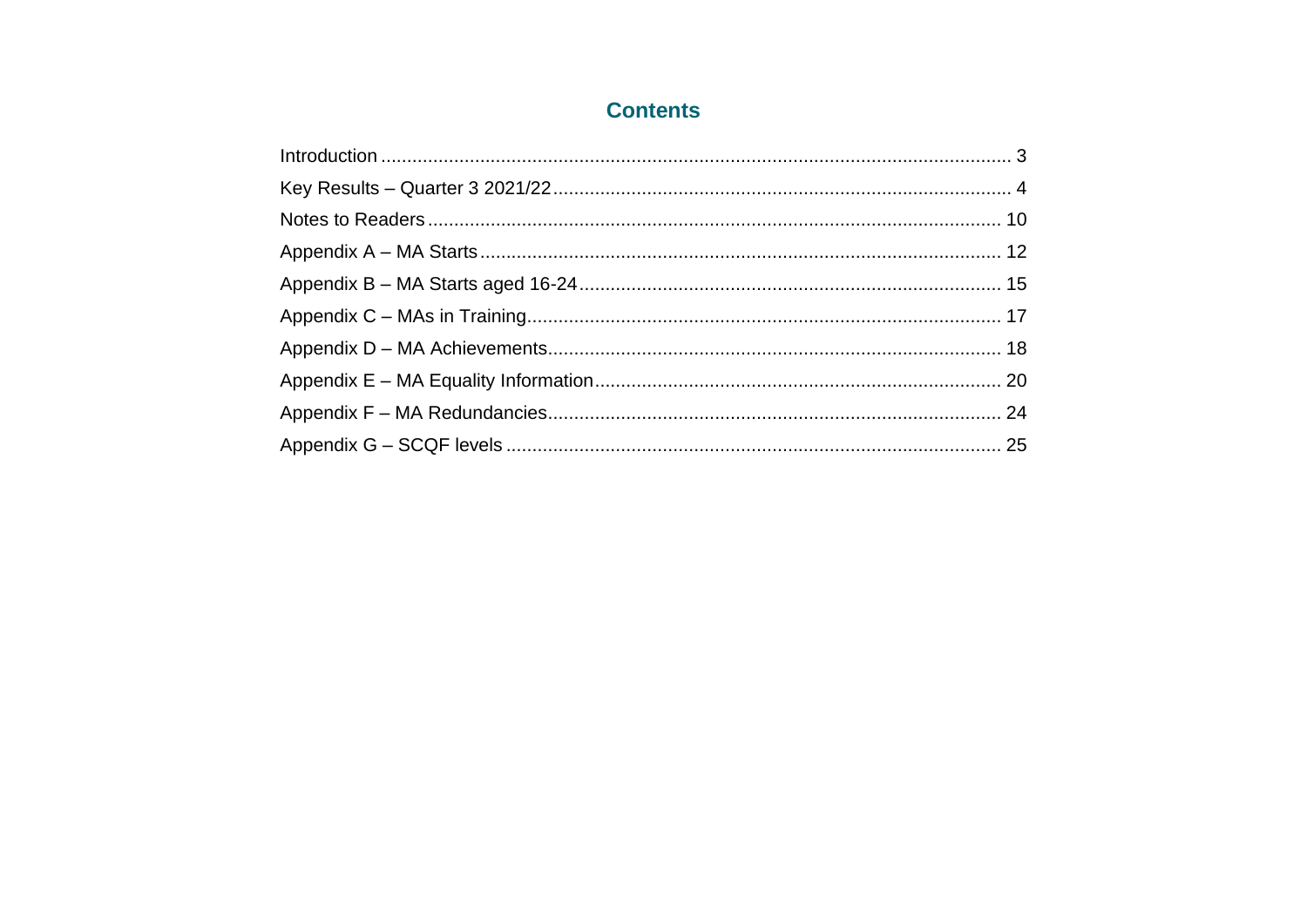## <span id="page-2-0"></span>**Introduction**

Modern Apprenticeships (MAs) provide employed individuals (either new or existing employees) with the opportunity to secure industry-recognised qualifications at a range of Scottish Credit and Qualifications Framework (SCQF) levels while in employment.

This report provides a summary of quarter 3 statistics (April – December) for MAs where there is a public funding contribution administered by SDS, on behalf of the Scottish Government.

Further analysis can be found in the [Supplementary Statistics](https://www.skillsdevelopmentscotland.co.uk/publications-statistics/statistics/modern-apprenticeships/)  [Tables](https://www.skillsdevelopmentscotland.co.uk/publications-statistics/statistics/modern-apprenticeships/) on the SDS website.

Please contact **[user\\_feedback@sds.co.uk](mailto:user_feedback@sds.co.uk)** with this or any questions.

#### <sup>1</sup> [Royal Bank of Scotland December PMI \(RBS, 2021\)](https://www.markiteconomics.com/Public/Home/PressRelease/a2b4f8dff39742519317735839e03d9a)

#### **The Impact of Covid-19**

In our previous publications we have acknowledged the impact the Covid-19 pandemic has had on MA starts. In late November 2021, shortly after our quarter 2 publication, a new variant of Coronavirus – Omicron – emerged. The Scottish Government re-introduced measures to slow the spread of the variant including restrictions for hospitality, retail, and leisure businesses; sectors which typically expect a busy trading period in December. Despite the unpredictability of Omicron, inflation pressures, and supply chain issues, Scottish business confidence in future activity remained steady, attributed to hopes of economic recovery<sup>1</sup>.

Whilst businesses continued to face economic uncertainty and recruitment challenges, the number of MA starts improved on the previous quarter and have steadily increased through the third quarter. Start figures for Q3 2021/22 reached 87.7% of what they were, pre-pandemic, in Q3 2019/20.

As we continue to emerge from the pandemic, we will support the implementation of the Young Person's Guarantee, as detailed in the Programme for Government<sup>2</sup>. We will do this by maximising Modern Apprenticeship starts this year, seeking to work back up to 30,000 starts in future years, to ensure that apprenticeships are a significant contributor to recovery and productivity growth going forward.

<sup>2</sup> [A Fairer, Greener Scotland: Programme for Government 2021-22 \(Scottish](https://www.gov.scot/publications/fairer-greener-scotland-programme-government-2021-22/)  [Government, 2021\)](https://www.gov.scot/publications/fairer-greener-scotland-programme-government-2021-22/)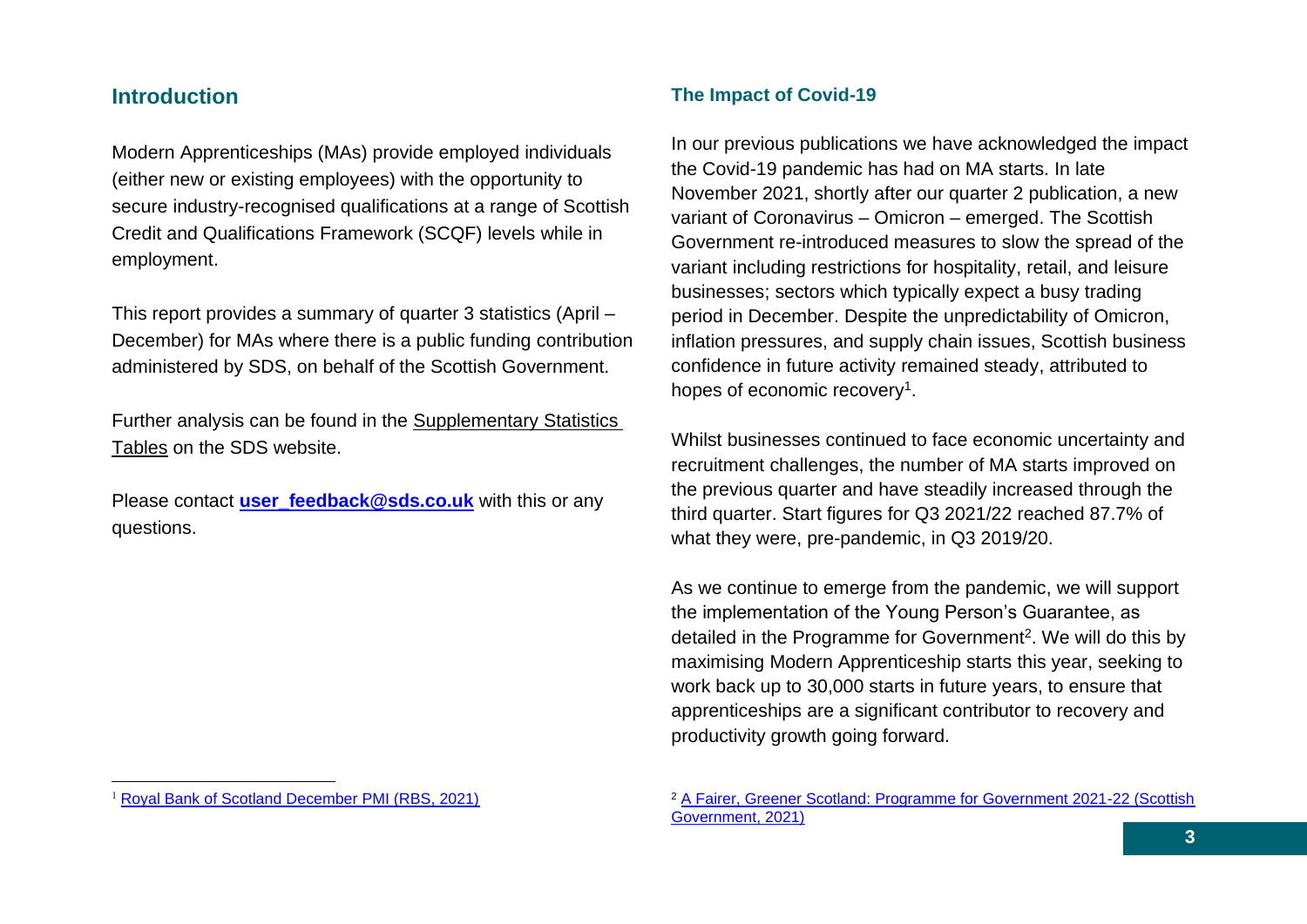# <span id="page-3-0"></span>**Key Results – Quarter 3 2021/22**

Since the end of quarter 4 2019/20, Covid-19 has fundamentally changed the context in which Modern Apprenticeships (MAs) have been delivered. Due to the significantly lower number of MA starts at the same point last year, comparisons (provided as an appendix), should be interpreted within this context. More data on previous years' Modern Apprenticeship starts are available on our website.



**Figure 1:** Summary of MA starts, Quarter 3 2021/22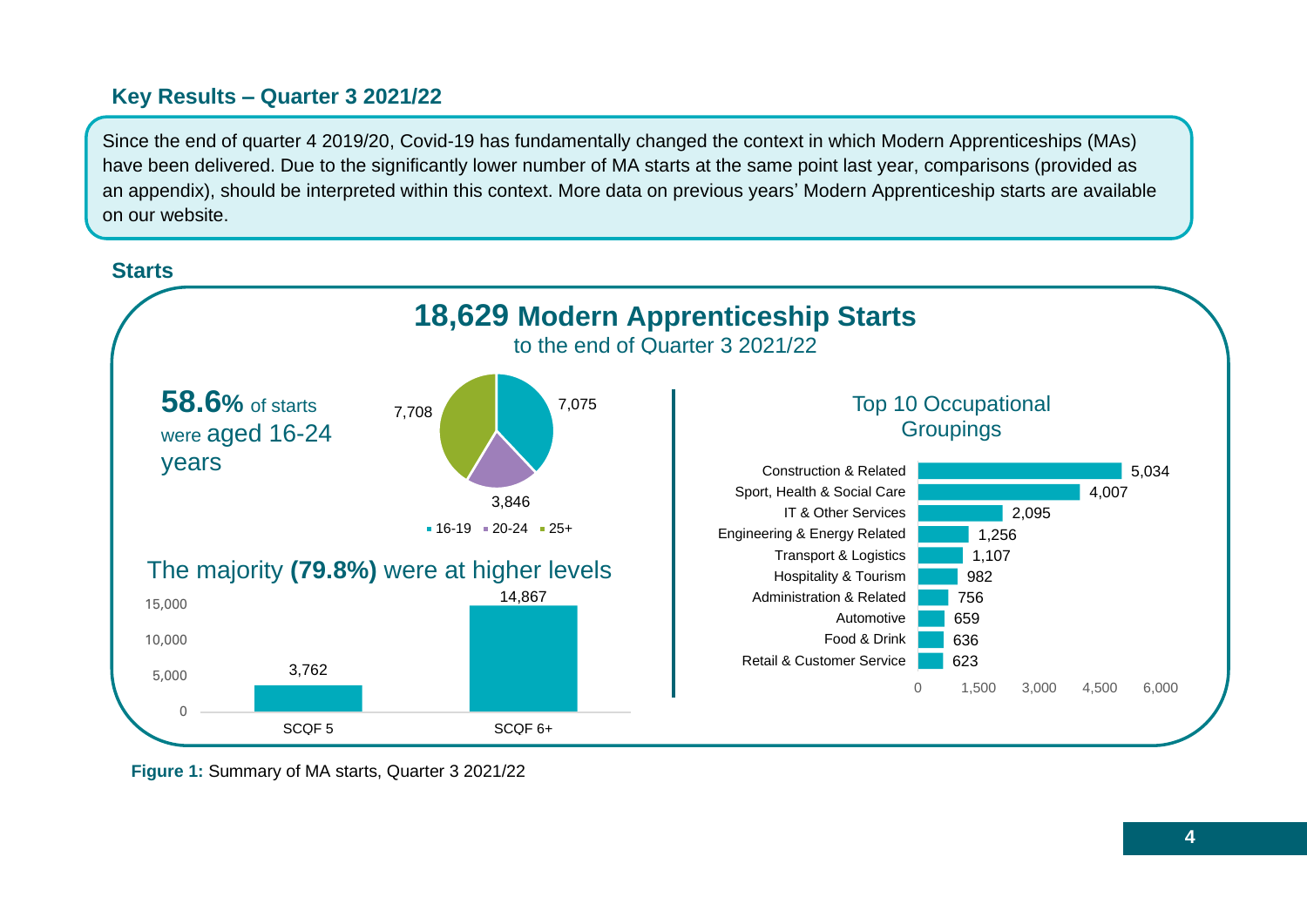Modern Apprenticeship starts have continued their recovery this quarter. Start figures have risen by +8,025 relative to the same point last year and are now closer to the levels seen prepandemic (-12.3% lower than Q3 2019/20). For the most part, comparisons with previous years are not recommended at this stage in the year. Fluctuations in MA starts figures are expected as the economy continues to recover. A comprehensive view of trends will be available in quarter 4.

The Construction & Related occupational grouping continued to have the highest proportion of starts (27.0%) and the highest increase in absolute starts (+1,977) relative to the same point last year.

Five occupational groupings have seen a rise in their start figures relative to Q3 2019/20. Starts in the IT & Other Services grouping continued to rise significantly (+24.4%), equal to +411 actual starts. Other occupational groupings showing improvement relative to Q3 2019/20 included Chemicals and Biotechnology related (+16.7%), Transport & Logistics (+8.5%), Personal Services (+5.0%), and Sport, Health & Social Care (+0.3%).

Retail and Customer Service and Hospitality and Tourism groupings continued to feel the effects of the pandemic, with start figures well below pre-pandemic levels in Q3 2019/20 (- 53.0% and -42.0% respectively). The ongoing COVID-19 pandemic and its associated restrictions continue to disrupt the retail, hospitality and leisure, and tourism industries. Businesses in these shutdown sectors have struggled to attract and retain staff throughout the pandemic. In late November 2021, 40% of UK hospitality businesses reported labour shortages, the highest of any industry<sup>3</sup>. Despite high numbers of vacancies in the industry, hospitality businesses continue to struggle attracting UK applicants<sup>4</sup>. With most of these businesses still in survival mode, employee development is unlikely to be a priority for most of them.

The majority of starts this quarter were at higher SCQF levels (79.8% at level 6 or above). Whilst this is -1.5 pp lower than the same point last year, when sectors that attract MAs at lower

<sup>&</sup>lt;sup>3</sup> [Being Again? \(Resolution Foundation, 2021\)](https://www.ons.gov.uk/employmentandlabourmarket/peopleinwork/employmentandemployeetypes/articles/https:/economy2030.resolutionfoundation.org/reports/begin-again/2021-09-16)

<sup>4</sup> [Business Insights and Conditions Survey \(Office for National Statistics,](https://www.ons.gov.uk/employmentandlabourmarket/peopleinwork/employmentandemployeetypes/articles/hospitalitybusinessesaremostlikelytobestrugglingtofillvacancies/2021-09-16)  [2021\)](https://www.ons.gov.uk/employmentandlabourmarket/peopleinwork/employmentandemployeetypes/articles/hospitalitybusinessesaremostlikelytobestrugglingtofillvacancies/2021-09-16)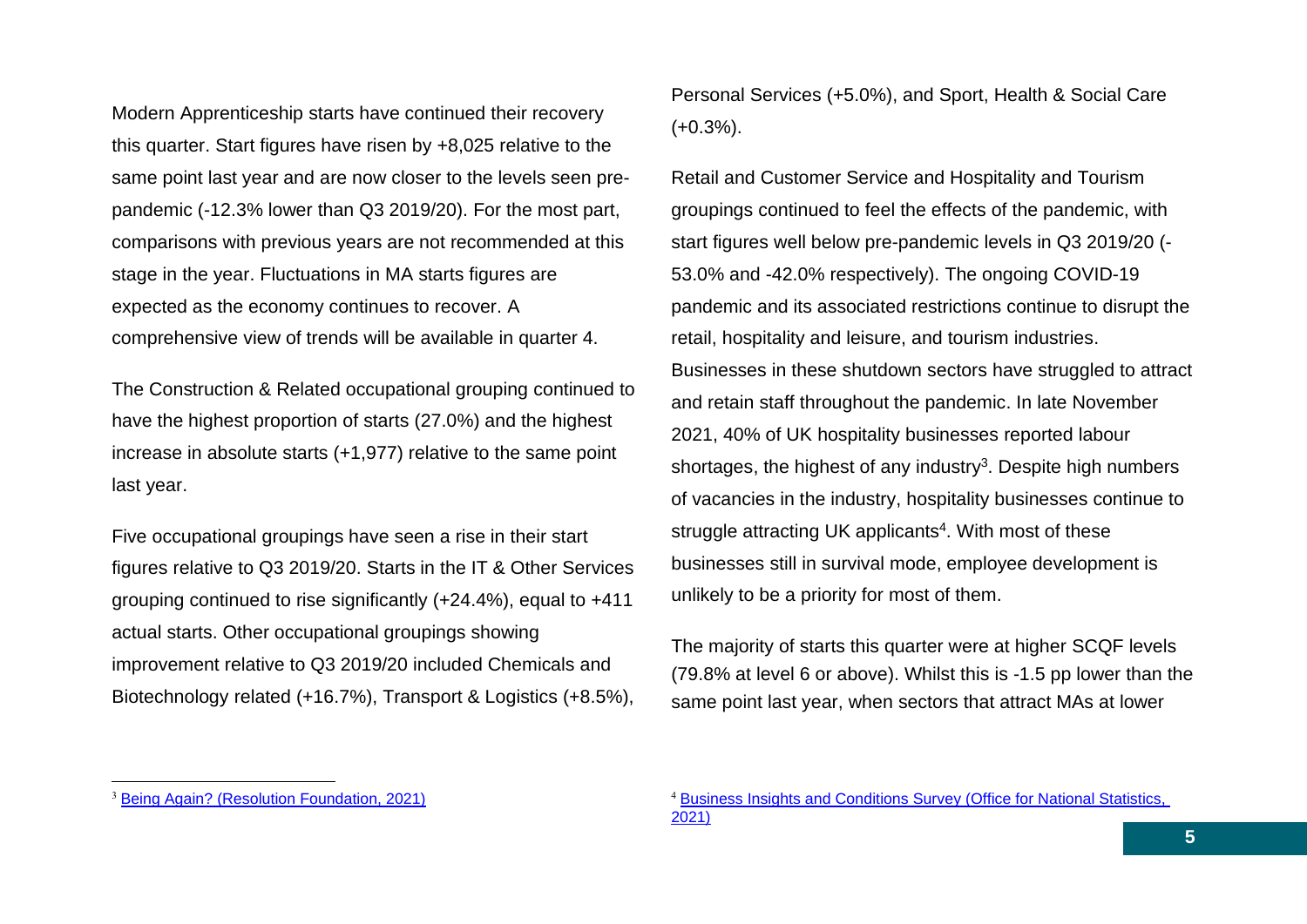levels were hardest hit by the lockdown, it is an increase of 3.8 pp when compared with Q3 2019/20 (76.0%).

This quarter, nearly 6 in 10 starts were aged 16-24 (58.6%). This is up from 55.0% at the same point last year although –5.1 pp lower than Q3 2019/20 (63.7%). For more information on MA starts aged 16-24 please see Appendix B.

The decline in the proportion of MAs aged 16-24 follows a trend that was occurring prior to the pandemic. Whilst young people have been adversely impacted by the pandemic<sup>5</sup> as key sectors, where they tend to dominate, were faced with continuing restrictions, there has also been a decline in the 16- 24 year old population over recent years. Mid-year population estimates (National Records of Scotland)<sup>6</sup> show a 7.8% reduction in the 16-24 year old population between 2015 and 2020. Despite this, there has been a steady increase in the proportion of 16-24 year olds starting an MA since Q1 this year and we expect this may continue into the final quarter of the year.

For more information on the impact of the pandemic on the Scottish economy please refer to our [COVID-19 Labour Market](https://www.skillsdevelopmentscotland.co.uk/what-we-do/skills-planning/covid-19-labour-market-insights/)  [Insights](https://www.skillsdevelopmentscotland.co.uk/what-we-do/skills-planning/covid-19-labour-market-insights/) report.

# **Equality<sup>7</sup>**

SDS is committed to equality of opportunity, including the open and transparent reporting of equality data. We anticipate that the impact of the post lockdown recession will be reflected in our equality monitoring data throughout the year.



\*When **including ethnic group "white other"** the proportion of MA starts is **7.0%**

**Figure 2:** Equality summary of MA starts, Quarter 3 2021/22

<sup>5</sup> [Youth Unemployment Statistics \(Powell et al., 2022\)](https://commonslibrary.parliament.uk/research-briefings/sn05871/)

<sup>6</sup> [Mid-year Population Estimates for Scotland 2020 \(National Records of](https://scotland.shinyapps.io/nrs-population-estimates/)  [Scotland\)](https://scotland.shinyapps.io/nrs-population-estimates/)

 $7$  The gender balance denominator is based on the combined total of males and female apprentices. The remaining equality characteristics are as a percentage of known.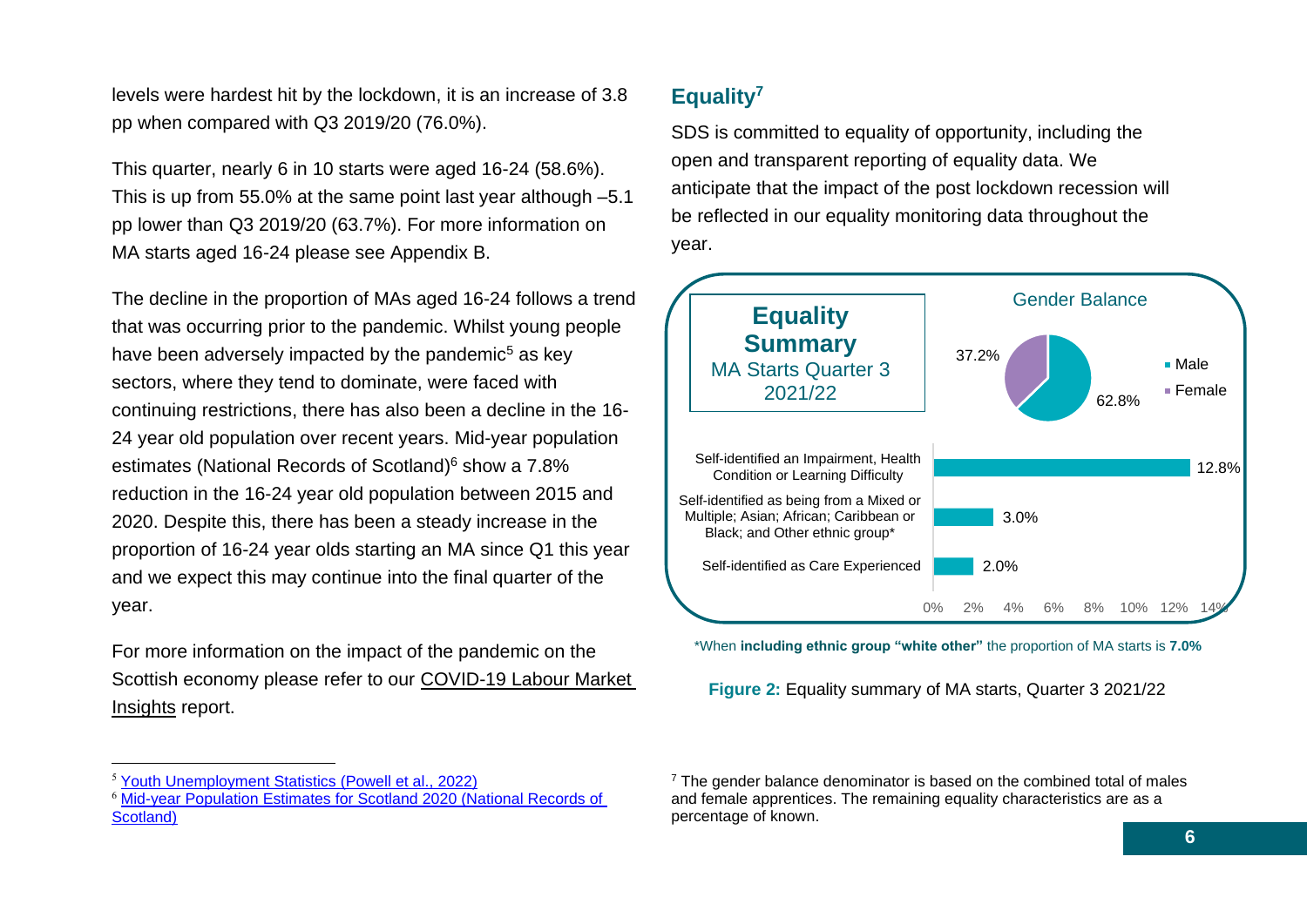#### **Gender<sup>8</sup>**

The gender gap in MA starts has widened slightly relative to the same point last year, with female starts (as a proportion of male + female starts) decreasing to 37.2% (-0.5 pp). The gap, this quarter, is also wider relative to Q3 2019/20 when 38.7% of starts were female. The widening in gender gap may be explained partly by the large proportion of starts to the Construction & Related occupational grouping, where this quarter 2.8% of starts were female and 97.2% were male.

#### **Disability**

At 12.8%, the disability rate is +0.4 pp higher than the same point last year. This is an increase of +1,052 starts. However, the rate is still lower than Q3 2019/20 when 15.1% of starts self-identified an impairment, health condition or learning difficulty.

#### **Ethnicity**

This quarter, 3.0% of MA starts self-identified as being from a Mixed or Multiple; Asian; African; Caribbean or Black and Other ethnic group (+0.3 pp compared to Q3 2020/21). The absolute number of starts in this group has increased by +91.0% compared to the same point last year. This increase is higher than that seen in the number of starts self-identifying as White (+74.3%). Relative to Q3 2019/20, both the actual number of starts in this group (493 to 550) and the rate (+0.7 pp) increased.

#### **Care Experienced**

The care experience rate is 2.0%. This is an increase of 0.3 pp compared to the same point last year. The rate has also increased relative to Q3 2019/20 (1.6%) with the number of absolute starts also increasing from 337 in Q3 2019/20 to 371 in Q3 2021/22.

identified this way. Please see Appendix A table 3 to see the gender balance when this is included.

<sup>&</sup>lt;sup>8</sup> This is the first year in which we are reporting prefer not to say/in another way as a selection choice for gender. This quarter there were 81 starts who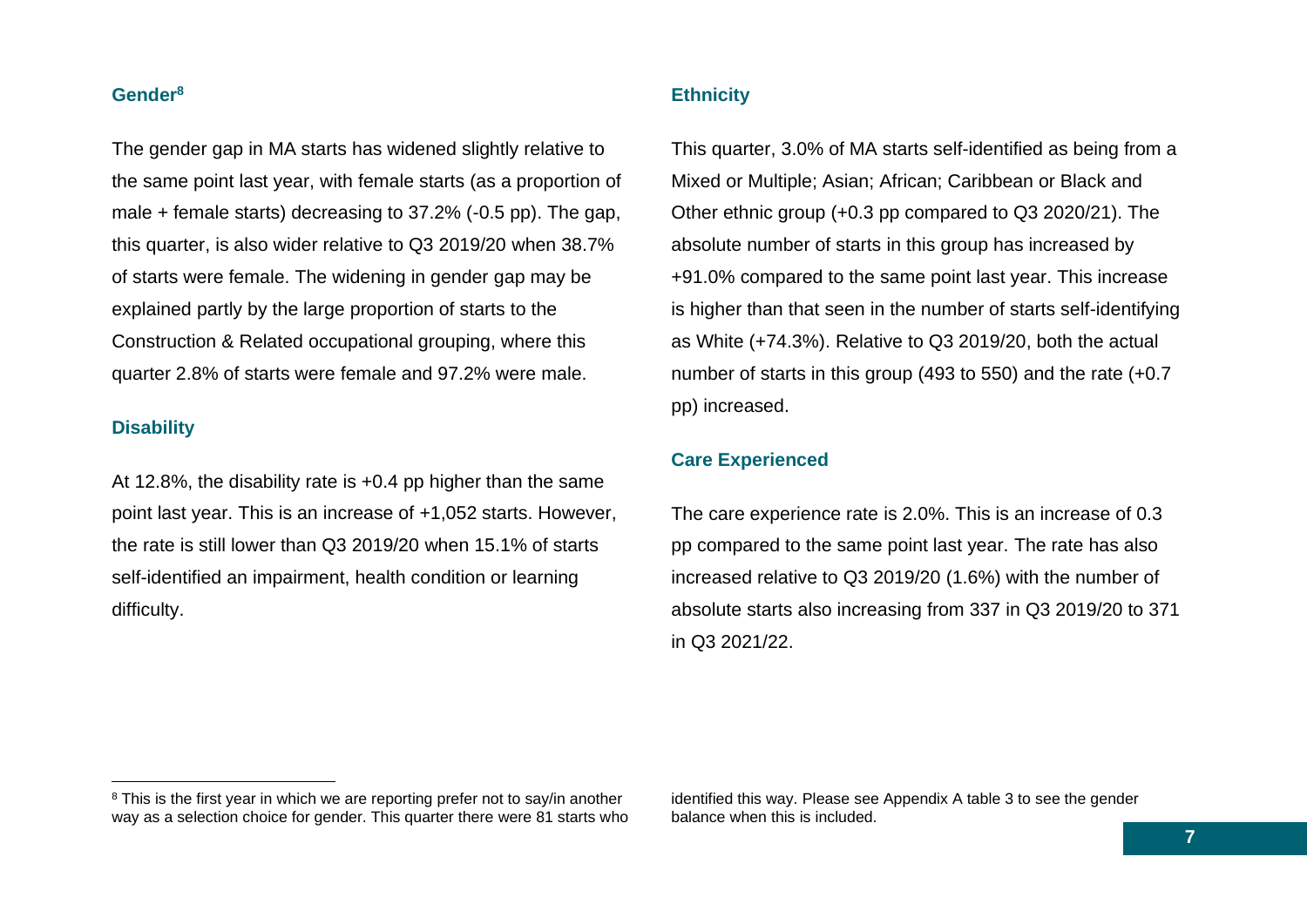# **In Training**



**Figure 3:** Summary of MAs in training, Quarter 3 2021/22

The number of MAs in training has increased by +3,549 relative to the same point last year. There are signs that the number of MAs in training have almost returned to prepandemic levels (now just -2.5% lower than Q3 2019/20).

# **Achievements**

The number of achievers as a proportion of leavers was 71.3% in Q3 2021/22. This is -4.7 pp lower than the same point last year.

# **71.3%** (12,764) of leavers up to the end of Quarter 3 **achieved their MA**

Top 5 achievement rates by Occupational Grouping (excluding those with fewer than 100 leavers)



**Figure 4:** Summary of MA achievement rates, Quarter 3 2021/22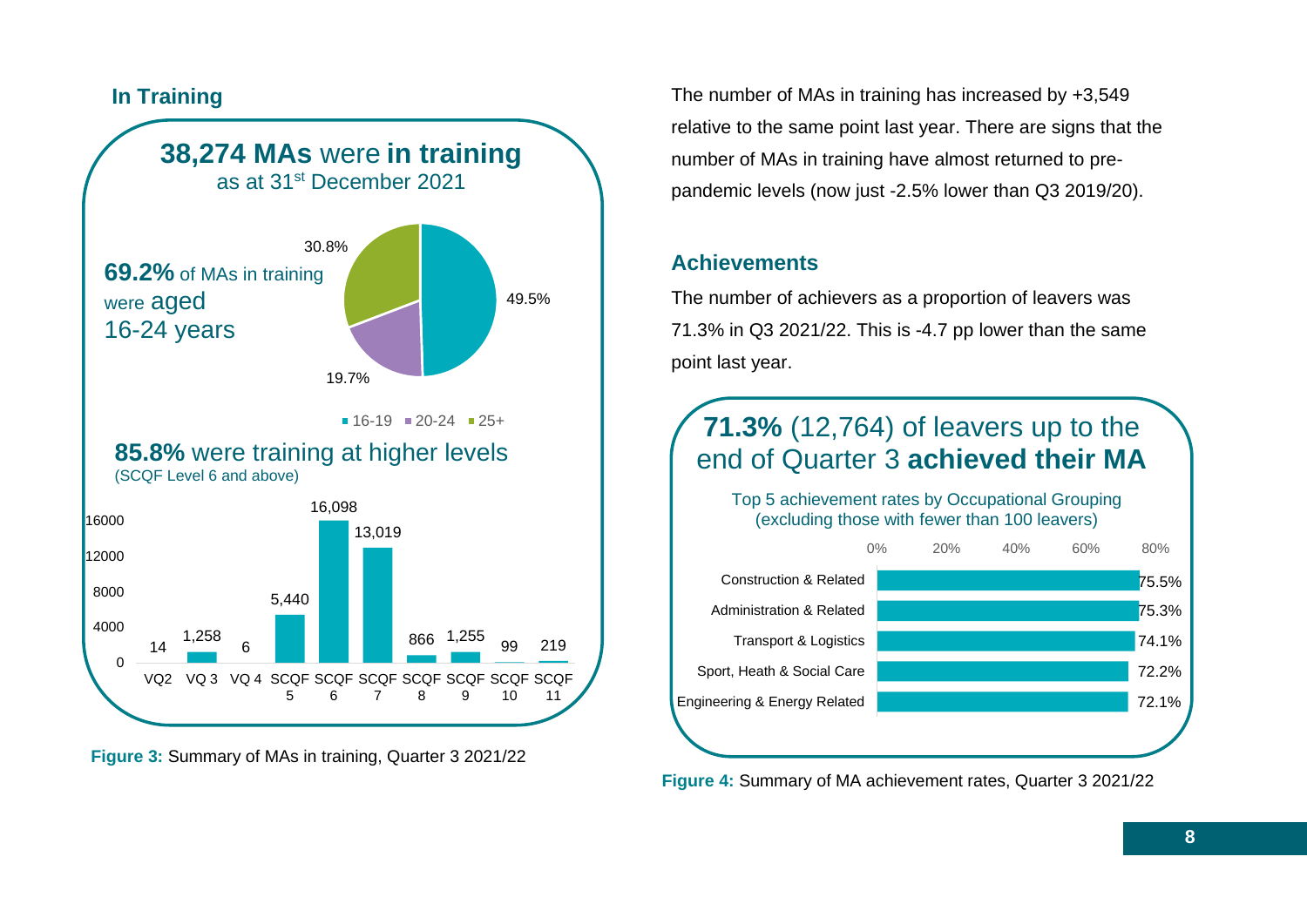# **Redundancies**

Up to the end of Quarter 3 2021/22:

- 194 Modern Apprentices were made redundant: -640 lower than the same point last year (see Appendix F for more detail).
- There were 130 approved MA applications to the Adopt an Apprentice programme enabling former apprentices to complete their training.
- Note that MAs who are made redundant can continue to positive destinations without the need for Adopt an Apprentice funding. Adopt an Apprentice information is available on the Our Skillsforce website:

[https://www.ourskillsforce.co.uk/be](https://www.ourskillsforce.co.uk/be-inspired/initiatives/adopt-an-apprentice/)[inspired/initiatives/adopt-an-apprentice/](https://www.ourskillsforce.co.uk/be-inspired/initiatives/adopt-an-apprentice/)

# **Further Information**

This report provides analysis of publicly funded Modern Apprenticeship activity in the 2021/22 financial year.

Statistics associated with the Modern Apprenticeships such as starts, in training, leavers and achievements are provided in summary form. Further information including more detailed breakdowns of these statistics by framework, age and equality characteristics can be found, within our supplementary tables in the Modern Apprenticeship Statistics section of the SDS website, [here.](https://www.skillsdevelopmentscotland.co.uk/publications-statistics/statistics/modern-apprenticeships/?page=1&statisticCategoryId=4&order=date-desc) Previously published reports can also be accessed here.

We have recently published a survey to help better understand how our Modern Apprenticeships Statistics are being used. This will help us to review and improve our Official Statistics publications. If you would like to take part in the survey please access the link on our website [here.](https://www.skillsdevelopmentscotland.co.uk/publications-statistics/statistics/?page=1)

Please contact **[user\\_feedback@sds.co.uk](mailto:user_feedback@sds.co.uk)** if you have any questions or feedback.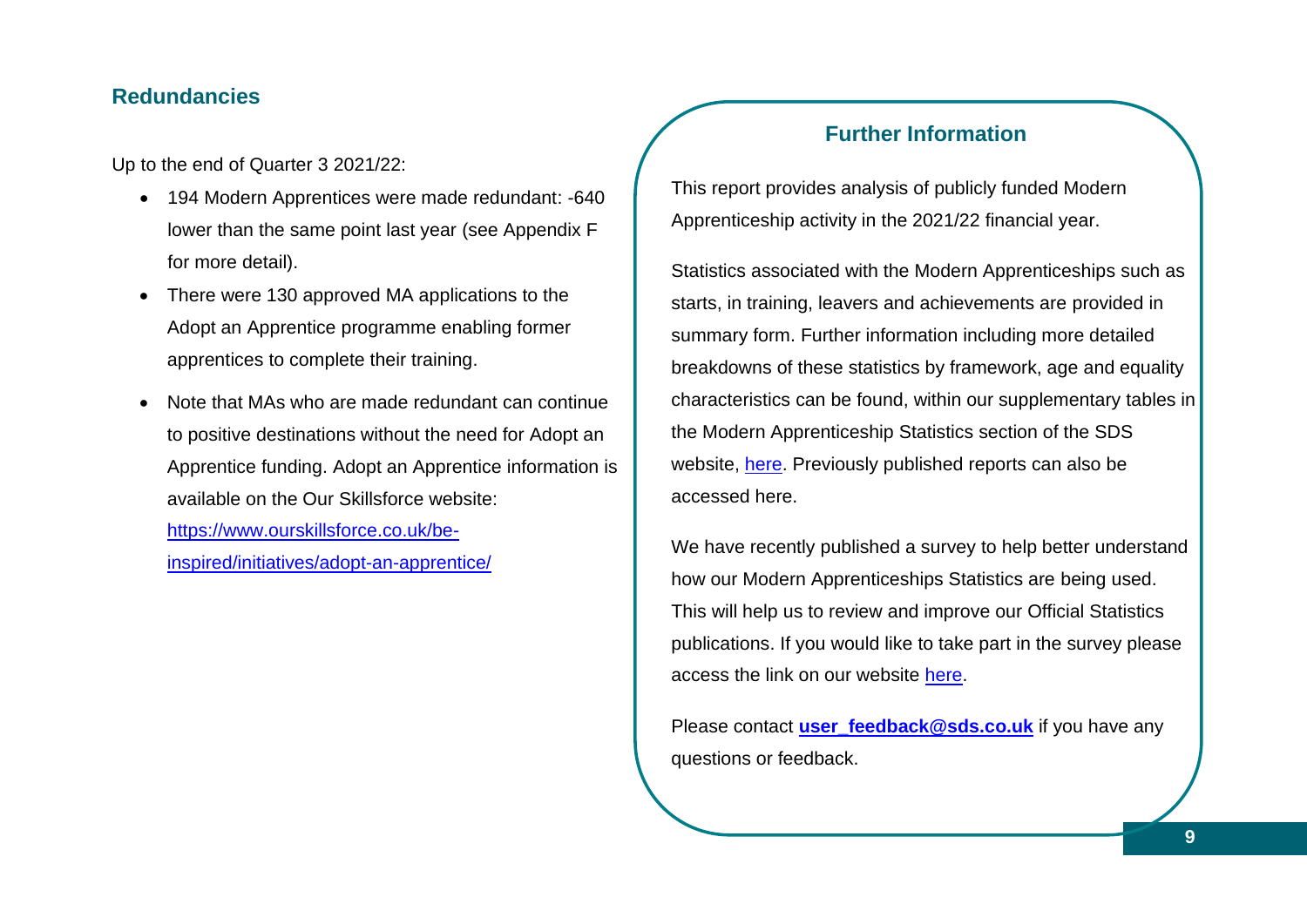## <span id="page-9-0"></span>**Notes to Readers**

Guidance on how MA data is collected and reported is available on the SDS website. We recommend that the guidance is read prior to any further analysis.

The impact of Covid-19 has had a profound impact on the economy and MA data should be considered in this context. We recommend exercising caution when comparing quarterly figures (including comparisons to the same point last year).

#### **Gender**

To ensure that we enable apprentices to record their gender in the most appropriate way for them, we have amalgamated responses against 'prefer not to say' and 'in another way' and have included them within some tables under the heading "Multiple". These apprentices have **not** been included in other categories where this is the case to ensure confidentiality.

#### **Age**

As programme funding is linked to the age of trainees, all age breakdowns in this report are based on the age of the individual when they commenced their MA.

#### **Level**

MA frameworks are aligned to SCQF levels (see Appendix G).

#### **Frameworks**

In this report, MA frameworks are classified as belonging to an SDS assigned occupational grouping. Details are available on the SDS website.

#### **Starts**

In April 2019 we adjusted the recording of starts, re-entrants and progressions to accommodate the introduction of a new system to improve how Training Providers manage their contracts. More details can be found on the SDS website.

#### **Calculations**

This report may refer to a percentage increase or decrease in values, which means the relative change between two numbers e.g., starts increased by 5% compared to the same quarter last year. The report may also refer to a percentage point (pp) increase or decrease, which means the absolute change between two percentages e.g., the achievement rate for MAs aged 25 or over increased by 8 pp.

Percentages in this report may not sum to 100% due to rounding. Similarly, calculating percentage point differences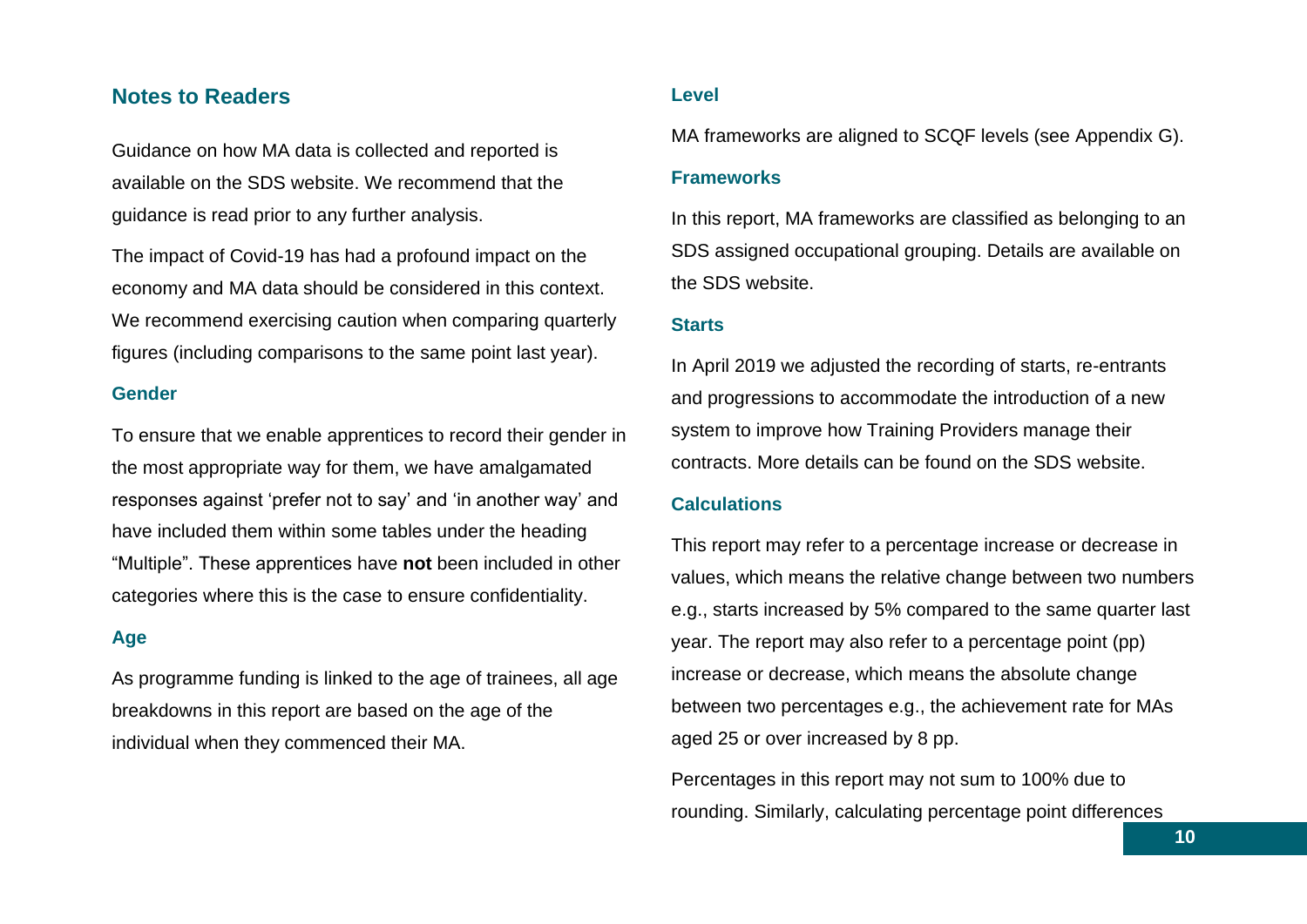from the data presented in the report may differ slightly from figures cited in the text. This is also due to rounding. Any comments or suggestions regarding the content of this report are welcome and can be emailed to:

[user\\_feedback@sds.co.uk](mailto:user_feedback@sds.co.uk)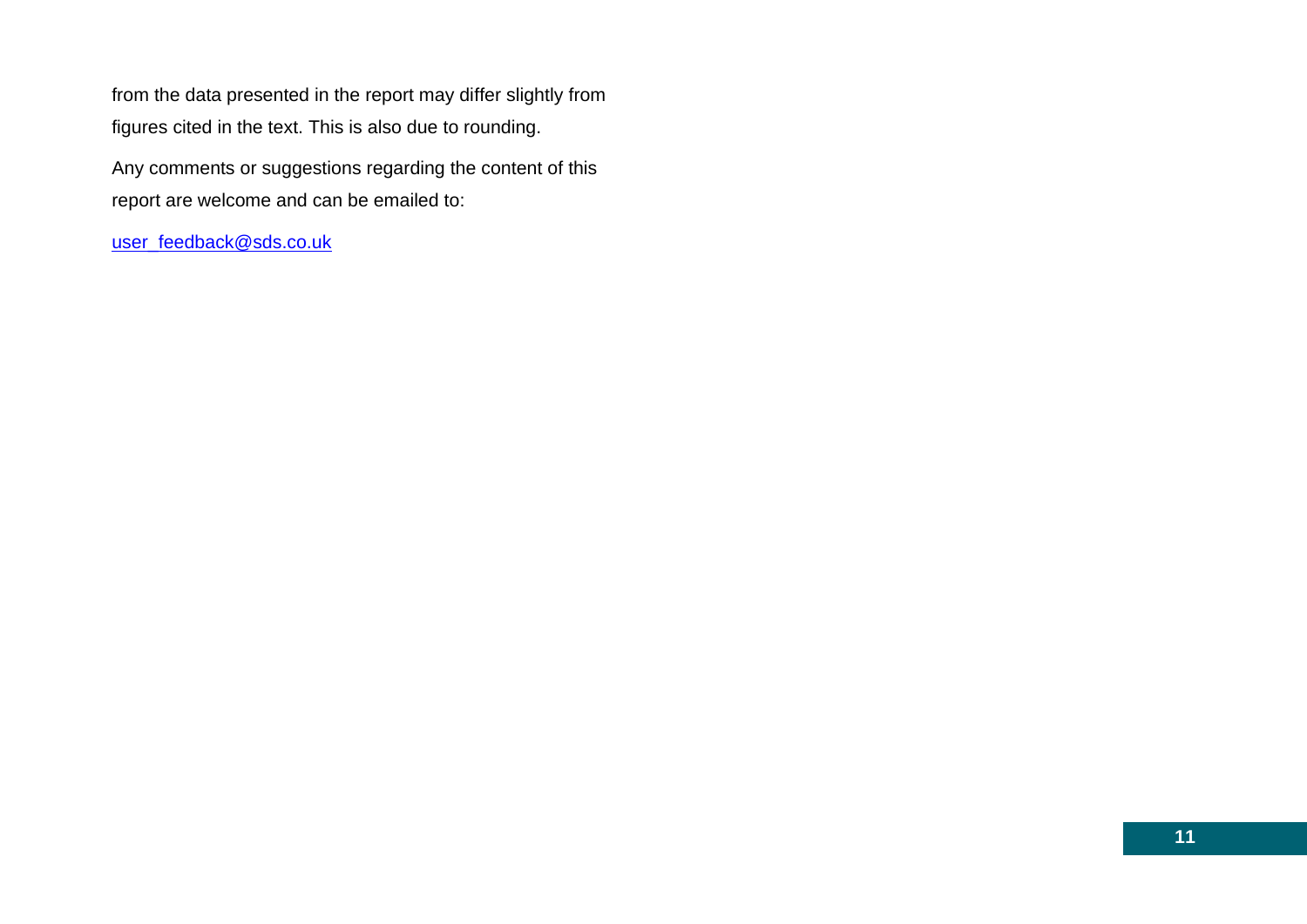#### <span id="page-11-0"></span>**Appendix A – MA Starts**

All statistics in this report must be considered in the context of

Covid-19. **Although provided below, comparisons on the** 

**same point last year should be treated with caution.**

**Table 1:** MA starts by level up to the end of Quarter 3 2019/20, 2020/21 and 2021/22

| Level              | Q3 2019/20 | Q3 2020/21               | Q3 2021/22 |
|--------------------|------------|--------------------------|------------|
| SCQF <sub>5</sub>  | 5,106      | 1,983                    | 3,762      |
| SCQF <sub>6</sub>  | 8,469      | 3,869                    | 7,333      |
| SCQF7              | 5,972      | 3,359                    | 5,849      |
| SCQF8              | 587        | 445                      | 555        |
| SCQF <sub>9</sub>  | 865        | 713                      | 887        |
| SCQF <sub>10</sub> | 28         | 34                       | $\star$    |
| SCQF <sub>11</sub> | 205        | 201                      | 173        |
| VQ <sub>3</sub>    | 8          | $\overline{\phantom{0}}$ | $\star$    |
| <b>Total</b>       | 21,240     | 10,604                   | 18,629     |

**Table 2:** MA starts by age up to the end of Quarter 3 2019/20, 2020/21 and 2021/22

| Age          | Q3 2019/20 | Q3 2020/21 | Q3 2021/22 |
|--------------|------------|------------|------------|
|              |            |            |            |
| $16 - 19$    | 8,929      | 3,764      | 7,075      |
| $20 - 24$    | 4,607      | 2,067      | 3,846      |
| $25+$        | 7,704      | 4,773      | 7,708      |
| <b>Total</b> | 21,240     | 10,604     | 18,629     |

**Table 3:** Starts by gender up to the end of Quarter 3 2019/20, 2020/21 and 2021/22

|                                        |               | Q3 2019/20    |                                  | Q3 2020/21 |               | Q3 2021/22      |
|----------------------------------------|---------------|---------------|----------------------------------|------------|---------------|-----------------|
| Gender                                 | <b>Starts</b> | % of<br>total | $%$ of<br><b>Starts</b><br>total |            | <b>Starts</b> | $%$ of<br>total |
| Female                                 | 8,221         | 38.7%         | 4,000                            | 37.7%      | 6,905         | 37.1%           |
| Male                                   | 13,019        | 61.3%         | 6,604                            | 62.3%      | 11,643        | 62.5%           |
| Prefer not to<br>say/In another<br>way | Ξ.            | Ξ.            | $\overline{\phantom{0}}$         | -          | 81            | 0.4%            |
| <b>Total</b>                           | 21,240        | 100%          | 10,604                           | 100%       | 18,629        | 100%            |

**Note**: Disclosure control has been applied where figures are less than 5 or where such small numbers can be identified through differencing.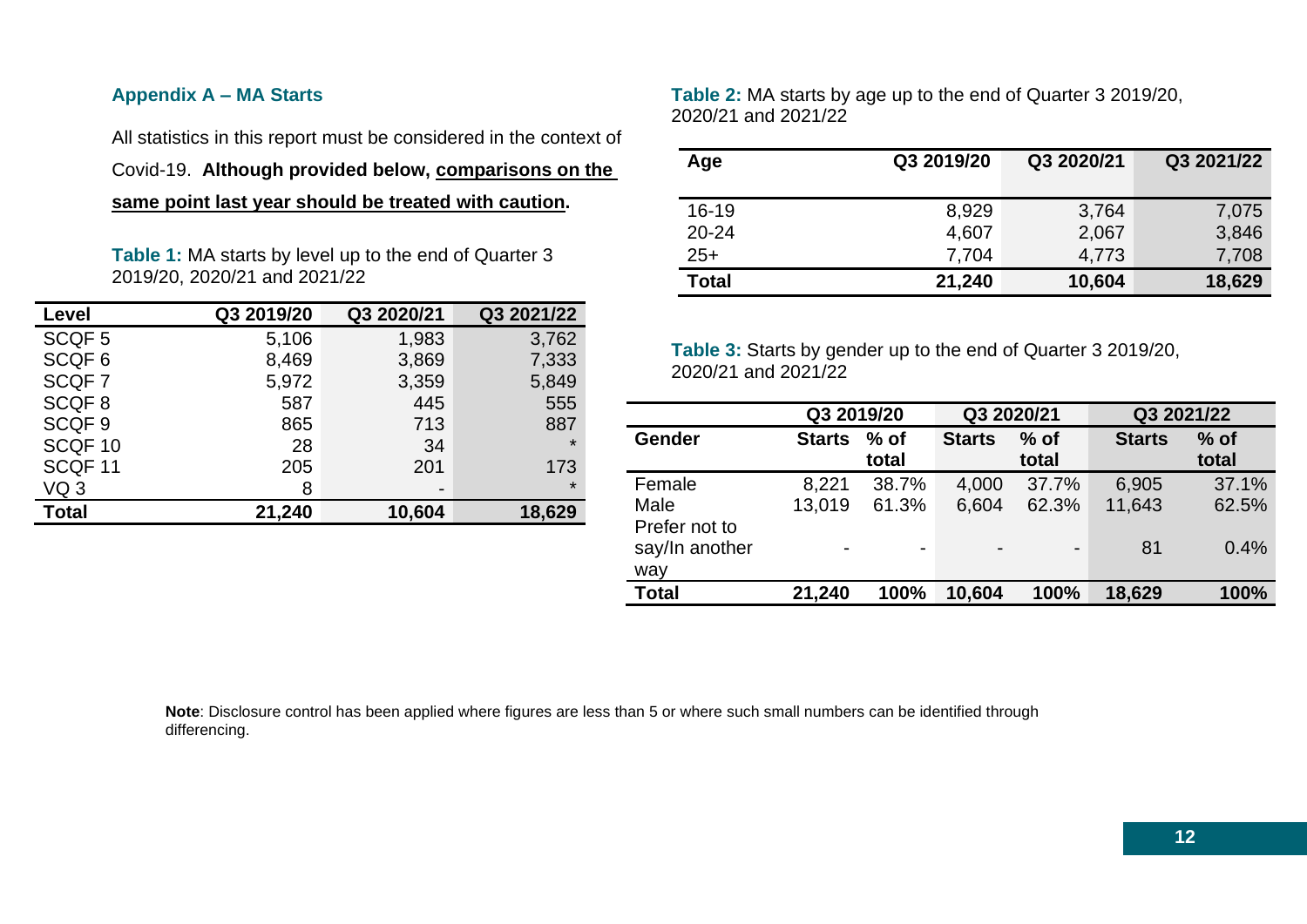#### **Table 4:** Starts by occupational grouping up to the end of Quarter 3 2019/20, 2020/21 and 2021/22

| <b>Occupational Grouping</b>            | Q <sub>3</sub><br>2019/20 | Q3<br>2020/21 | Q3<br>2021/22 |
|-----------------------------------------|---------------------------|---------------|---------------|
| <b>Administration &amp; Related</b>     | 1,170                     | 253           | 756           |
| Animal Care, Land & Water Based         | 197                       | 62            | 168           |
| Automotive                              | 925                       | 260           | 659           |
| Chemicals & Biotechnology Related       | 30                        | 19            | 35            |
| <b>Construction &amp; Related</b>       | 5,221                     | 3,057         | 5,034         |
| <b>Creative &amp; Cultural Skills</b>   | 101                       | 17            | 43            |
| <b>Engineering &amp; Energy Related</b> | 1,463                     | 733           | 1,256         |
| <b>Financial Services</b>               | 521                       | 147           | 259           |
| Food & Drink                            | 927                       | 472           | 636           |
| <b>Hospitality &amp; Tourism</b>        | 1,692                     | 633           | 982           |
| Management                              | 457                       | 303           | 452           |
| <b>Other Manufacture</b>                | 97                        | 19            | 80            |
| <b>IT &amp; Other Services</b>          | 1,684                     | 1,028         | 2,095         |
| <b>Personal Services</b>                | 416                       | 195           | 437           |
| <b>Retail &amp; Customer Service</b>    | 1,325                     | 288           | 623           |
| Sport, Health & Social Care             | 3,994                     | 2,584         | 4,007         |
| <b>Transport &amp; Logistics</b>        | 1,020                     | 534           | 1,107         |
| Total                                   | 21,240                    | 10,604        | 18,629        |

Note: A current list of occupational groupings is available on our [corporate website.](https://www.skillsdevelopmentscotland.co.uk/publications-statistics/statistics/modern-apprenticeships/?page=1&statisticCategoryId=4&order=date-desc)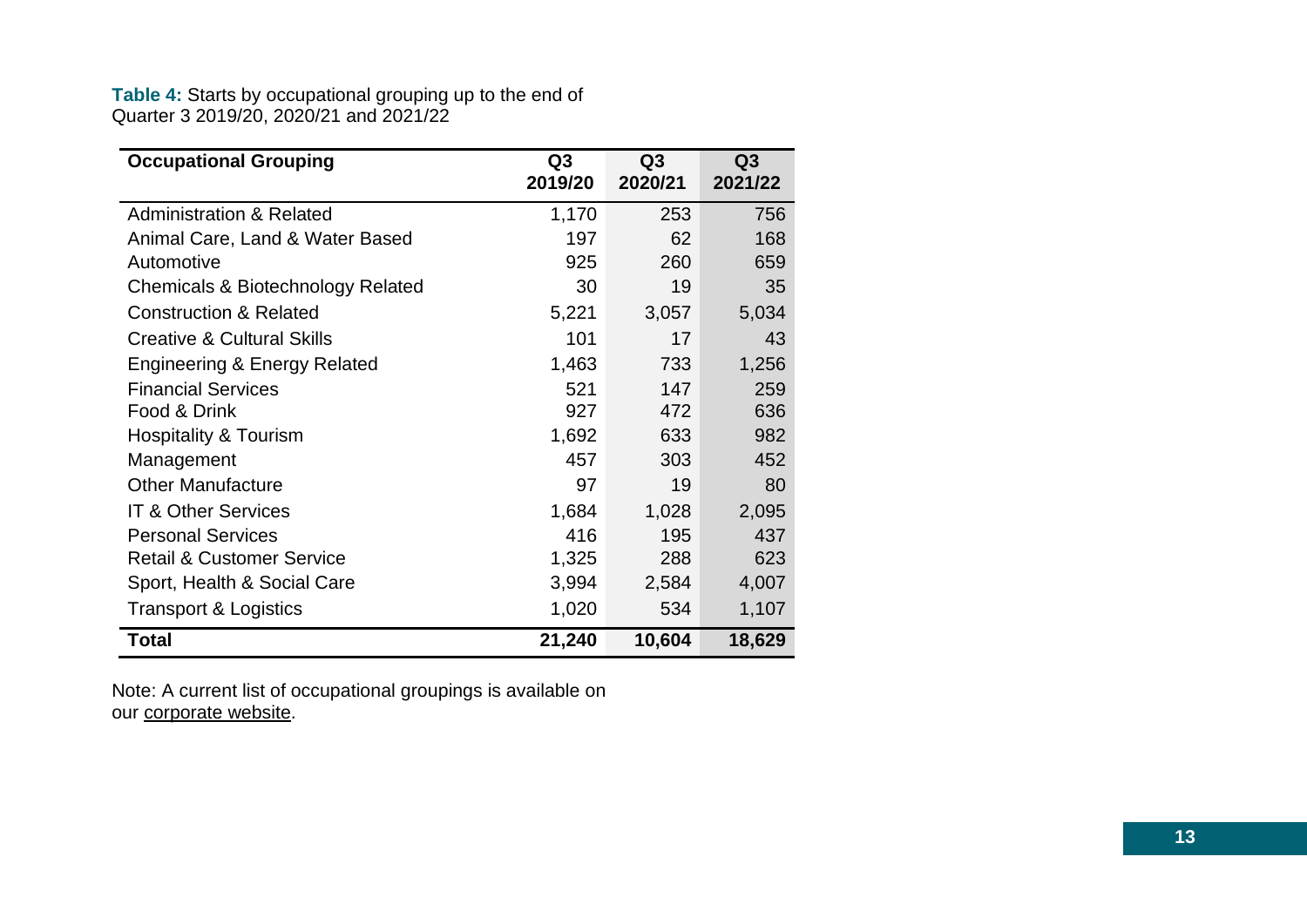|                                 |               | Q3 2019/20  |              |                          | Q3 2020/21  |              |                |             | Q3 2021/22                             |              |
|---------------------------------|---------------|-------------|--------------|--------------------------|-------------|--------------|----------------|-------------|----------------------------------------|--------------|
| <b>Local Authority</b>          | <b>Female</b> | <b>Male</b> | <b>Total</b> | <b>Female</b>            | <b>Male</b> | <b>Total</b> | <b>Female</b>  | <b>Male</b> | Prefer not to<br>say/In<br>another way | <b>Total</b> |
| Aberdeen City                   | 270           | 376         | 646          | 116                      | 153         | 269          | 234            | 303         |                                        | 537          |
| Aberdeenshire                   | 310           | 596         | 906          | 173                      | 254         | 427          | 350            | 437         |                                        | 787          |
| Angus                           | 142           | 307         | 449          | 135                      | 110         | 245          | 194            | 267         |                                        | 461          |
| Argyll & Bute                   | 98            | 216         | 314          | 35                       | 111         | 146          | 58             | 151         |                                        | 209          |
| Clackmannanshire                | 101           | 132         | 233          | 57                       | 100         | 157          | 71             | 99          |                                        | 170          |
| Dumfries & Galloway             | 147           | 347         | 494          | 114                      | 209         | 323          | 162            | 403         |                                        | 565          |
| Dundee City                     | 207           | 298         | 505          | 99                       | 114         | 213          | 180            | 260         |                                        | 440          |
| East Ayrshire                   | 179           | 331         | 510          | 90                       | 166         | 256          | 152            | 329         |                                        | 481          |
| <b>East Dunbartonshire</b>      | 147           | 238         | 385          | 58                       | 117         | 175          | 103            | 198         |                                        | 301          |
| East Lothian                    | 174           | 255         | 429          | 87                       | 118         | 205          | 187            | 232         |                                        | 419          |
| <b>East Renfrewshire</b>        | 84            | 160         | 244          | 43                       | 78          | 121          | 69             | 138         |                                        | 207          |
| Edinburgh, City of              | 513           | 700         | 1,213        | 307                      | 350         | 657          | 549            | 561         |                                        | 1,110        |
| Falkirk                         | 327           | 507         | 834          | 110                      | 243         | 353          | 211            | 438         |                                        | 649          |
| Fife                            | 525           | 807         | 1,332        | 214                      | 453         | 667          | 423            | 890         |                                        | 1,313        |
| <b>Glasgow City</b>             | 994           | 1,220       | 2,214        | 382                      | 667         | 1,049        | 705            | 1,191       |                                        | 1,896        |
| Highland                        | 448           | 690         | 1,138        | 316                      | 395         | 711          | 404            | 558         |                                        | 962          |
| Inverclyde                      | 112           | 190         | 302          | 61                       | 84          | 145          | 113            | 188         |                                        | 301          |
| Midlothian                      | 171           | 242         | 413          | 80                       | 124         | 204          | 172            | 252         |                                        | 424          |
| Moray                           | 90            | 208         | 298          | 83                       | 107         | 190          | 87             | 162         |                                        | 249          |
| Na h-Eileanan Siar              | 47            | 58          | 105          | 15                       | 37          | 52           | 44             | 64          |                                        | 108          |
| North Ayrshire                  | 217           | 377         | 594          | 113                      | 214         | 327          | 168            | 353         |                                        | 521          |
| North Lanarkshire               | 696           | 1,145       | 1,841        | 249                      | 578         | 827          | 538            | 983         |                                        | 1,521        |
| <b>Orkney Islands</b>           | 19            | 76          | 95           | 17                       | 48          | 65           | 22<br>222      | 53<br>306   |                                        | 75<br>528    |
| Perth & Kinross<br>Renfrewshire | 245           | 389         | 634          | 130                      | 151         | 281          |                | 447         |                                        | 694          |
| <b>Scottish Borders</b>         | 313<br>232    | 568<br>244  | 881<br>476   | 154<br>116               | 236<br>125  | 390<br>241   | 247<br>187     | 247         |                                        | 434          |
| <b>Shetland Islands</b>         | 63            | 116         | 179          | 35                       | 98          | 133          | 19             | 103         |                                        | 122          |
| South Ayrshire                  | 182           | 263         | 445          | 73                       | 126         | 199          | 130            | 243         |                                        | 373          |
| South Lanarkshire               | 533           | 931         | 1,464        | 233                      | 437         | 670          | 428            | 813         |                                        | 1,241        |
| Stirling                        | 113           | 204         | 317          | 79                       | 154         | 233          | 84             | 191         |                                        | 275          |
| <b>West Dunbartonshire</b>      | 221           | 296         | 517          | 96                       | 169         | 265          | 141            | 217         |                                        | 358          |
| West Lothian                    | 290           | 474         | 764          | 124                      | 220         | 344          | 244            | 491         |                                        | 735          |
| <b>Outwith Area</b>             | 11            | 58          | 69           | 6                        | 58          | 64           | $\overline{7}$ | 75          |                                        | 82           |
| <b>Multiple Local</b>           |               |             |              |                          |             |              |                |             |                                        |              |
| Authorities                     |               |             |              | $\overline{\phantom{a}}$ |             |              |                |             | 81                                     | 81           |
| <b>Total</b>                    | 8,221         | 13,019      | 21,240       | 4,000                    | 6,604       | 10,604       | 6,905          | 11,643      | 81                                     | 18,629       |

**Table 5:** MA starts by Local Authority (based on the trainee's home address) up to the end of Quarter 3 2019/20, 2020/21 and 2021/22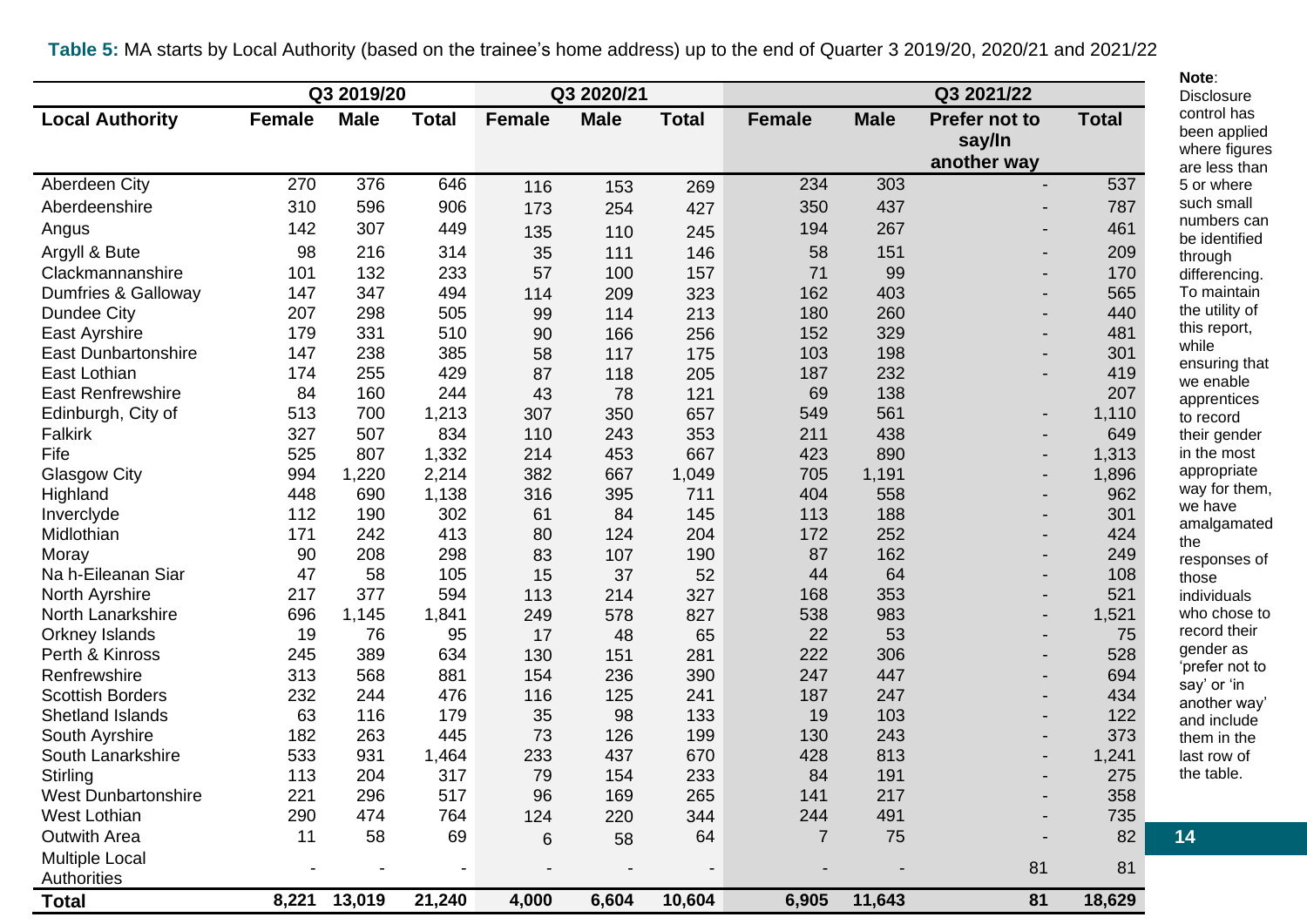# <span id="page-14-0"></span>**Appendix B – MA Starts aged 16-24**

**Table 1:** MA Starts aged 16-24 by occupational grouping up to the end of Quarter 3 2019/20, 2020/21 and 2021/22

| <b>Occupational Grouping</b>            | Q <sub>3</sub><br>2019/20 | Q <sub>3</sub><br>2020/21 | Q3<br>2021/22 |
|-----------------------------------------|---------------------------|---------------------------|---------------|
| <b>Administration &amp; Related</b>     | 1,145                     | 245                       | 692           |
| Animal Care, Land & Water Based         | 185                       | 57                        | 134           |
| Automotive                              | 849                       | 245                       | 614           |
| Chemicals & Biotechnology Related       | 24                        | 8                         | 24            |
| <b>Construction &amp; Related</b>       | 2,863                     | 1,393                     | 2,736         |
| <b>Creative &amp; Cultural Skills</b>   | 48                        | 8                         | 26            |
| <b>Engineering &amp; Energy Related</b> | 1,317                     | 662                       | 1,104         |
| <b>Financial Services</b>               | 290                       | 89                        | 145           |
| Food & Drink                            | 269                       | 166                       | 265           |
| Hospitality & Tourism                   | 1,222                     | 482                       | 734           |
| Management                              | 112                       | 66                        | 83            |
| <b>Other Manufacture</b>                | 57                        | 12                        | 54            |
| <b>IT &amp; Other Services</b>          | 1,123                     | 579                       | 1,097         |
| <b>Personal Services</b>                | 411                       | 192                       | 434           |
| <b>Retail &amp; Customer Service</b>    | 1,117                     | 247                       | 458           |
| Sport, Health & Social Care             | 2,158                     | 1,232                     | 2,021         |
| <b>Transport &amp; Logistics</b>        | 347                       | 148                       | 300           |
| Total                                   | 13,537                    | 5,831                     | 10,921        |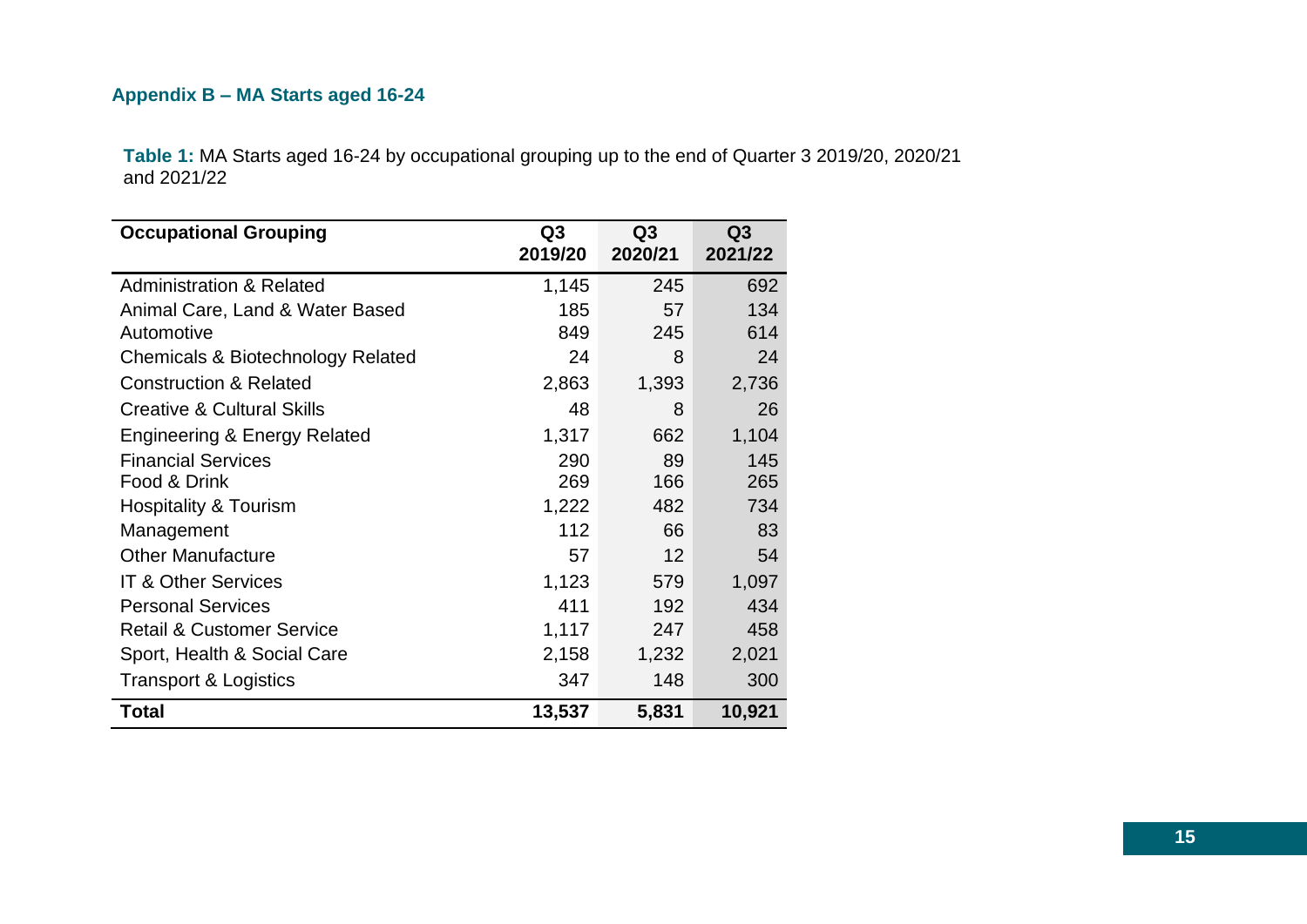**Table 2:** MA starts aged 16-24 by Local Authority (based on the trainee's home address) up to the end of Quarter 3 2019/20, 2020/21 and 2021/22

| <b>Local Authority</b>            | Q3 2019/20 | Q3 2020/21 | Q3 2021/22 |
|-----------------------------------|------------|------------|------------|
| Aberdeen City                     | 435        | 132        | 333        |
| Aberdeenshire                     | 638        | 278        | 556        |
| Angus                             | 315        | 156        | 306        |
| Argyll & Bute                     | 182        | 89         | 124        |
| Clackmannanshire                  | 140        | 72         | 97         |
| Dumfries & Galloway               | 319        | 159        | 274        |
| Dundee City                       | 323        | 144        | 262        |
| East Ayrshire                     | 286        | 127        | 248        |
| <b>East Dunbartonshire</b>        | 240        | 96         | 176        |
| East Lothian                      | 333        | 129        | 275        |
| <b>East Renfrewshire</b>          | 166        | 73         | 134        |
| Edinburgh, City of                | 751        | 358        | 595        |
| Falkirk                           | 503        | 175        | 380        |
| Fife                              | 854        | 428        | 819        |
| <b>Glasgow City</b>               | 1,374      | 544        | 1,108      |
| Highland                          | 736        | 419        | 562        |
| Inverclyde                        | 180        | 75         | 185        |
| Midlothian                        | 310        | 132        | 273        |
| Moray                             | 210        | 115        | 142        |
| Na h-Eileanan Siar                | 78         | 32         | 75         |
| North Ayrshire                    | 376        | 187        | 307        |
| North Lanarkshire                 | 1,128      | 385        | 836        |
| <b>Orkney Islands</b>             | 64         | 37         | 48         |
| Perth & Kinross                   | 394        | 182        | 328        |
| Renfrewshire                      | 549        | 208        | 416        |
| <b>Scottish Borders</b>           | 235        | 118        | 209        |
| <b>Shetland Islands</b>           | 114        | 53         | 76         |
| South Ayrshire                    | 284        | 125        | 226        |
| South Lanarkshire                 | 938        | 339        | 668        |
| Stirling                          | 217        | 117        | 156        |
| <b>West Dunbartonshire</b>        | 329        | 133        | 200        |
| <b>West Lothian</b>               | 506        | 177        | 459        |
| <b>Outwith Area</b>               | 30         | 37         | 30         |
| <b>Multiple Local Authorities</b> |            |            | 38         |
| <b>Total</b>                      | 13,537     | 5,831      | 10,921     |

**Note**: Disclosure control has been applied where figures are less than 5 or where such small numbers can be identified through differencing. To maintain the utility of this report, while ensuring that we enable apprentices to record their gender in the most appropriate way for them, we have amalgamated the responses of those individuals who chose to record their gender as 'prefer not to say' or 'in another way' and include them in the last row of the table.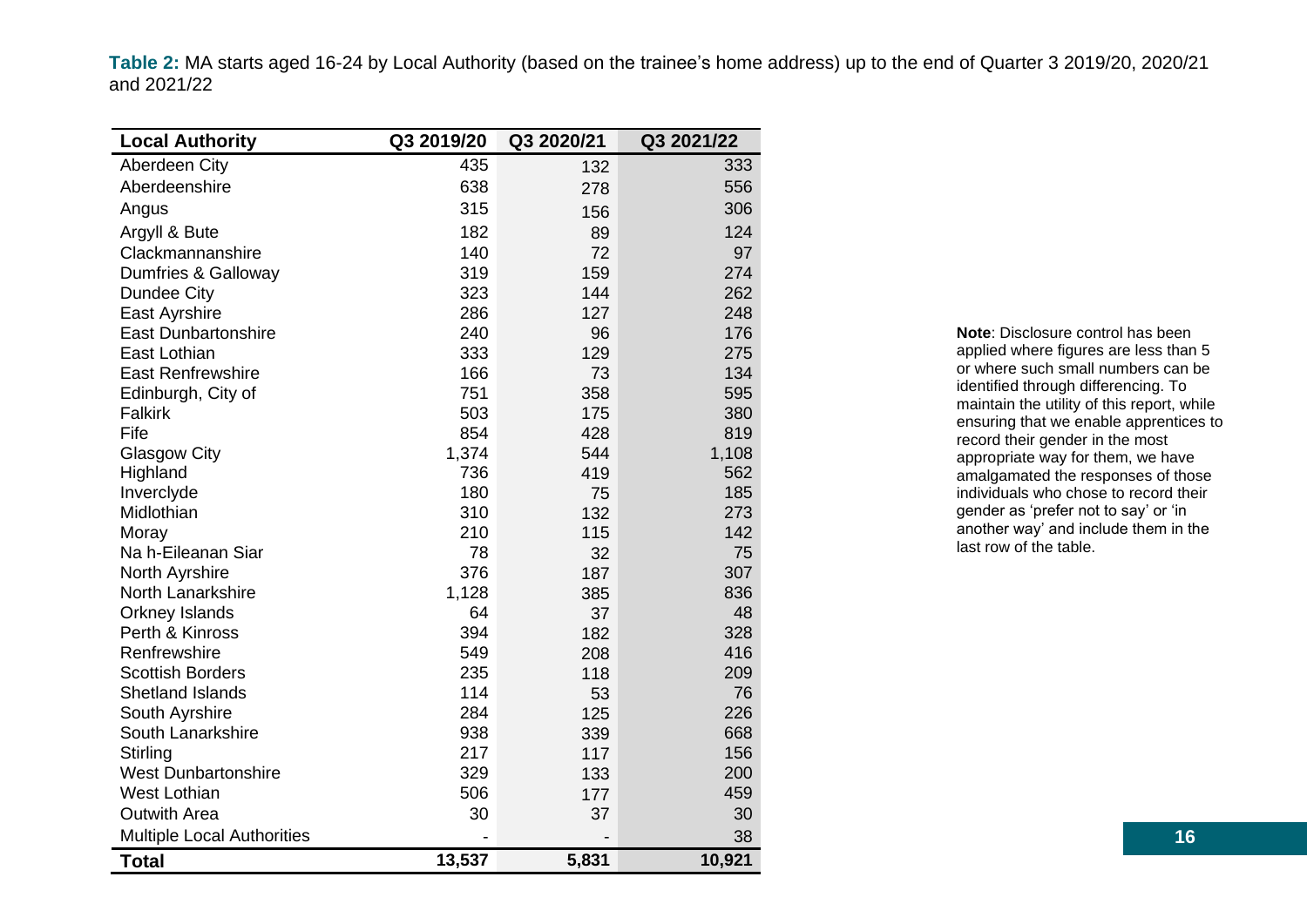# <span id="page-16-0"></span>**Appendix C – MAs in Training**

**Table 3:** MAs in training by occupational grouping up to the end of Quarter 3 2019/20, 2020/21 and 2021/22

| Age          | In training, as at<br>31 <sup>st</sup> December<br>2021 | % of total |
|--------------|---------------------------------------------------------|------------|
| $16 - 19$    | 18,940                                                  | 49.5%      |
| $20 - 24$    | 7,539                                                   | 19.7%      |
| $25+$        | 11,795                                                  | 30.8%      |
| <b>Total</b> | 38,274                                                  | 100.0%     |

Table 1: MAs in training by age as at 31<sup>st</sup> December 2021

Table 2: MAs in training by level as at 31<sup>st</sup> December 2021

| Level              | In training, as at<br>31 <sup>st</sup> December<br>2021 | % of total |
|--------------------|---------------------------------------------------------|------------|
| SCQF <sub>5</sub>  | 5,440                                                   | 14.2%      |
| SCQF <sub>6</sub>  | 16,098                                                  | 42.1%      |
| SCQF7              | 13,019                                                  | 34.0%      |
| SCQF <sub>8</sub>  | 866                                                     | 2.3%       |
| SCQF <sub>9</sub>  | 1,255                                                   | 3.3%       |
| SCQF <sub>10</sub> | 99                                                      | 0.3%       |
| SCQF <sub>11</sub> | 219                                                     | 0.6%       |
| VQ <sub>2</sub>    | 14                                                      | 0.04%      |
| VQ 3               | 1,258                                                   | 3.3%       |
| VQ 4               | 6                                                       | 0.02%      |
| <b>Total</b>       | 38,274                                                  | 100.0%     |

| <b>Occupational Grouping</b>            | Q3 2019/20 | Q3 2020/21 | Q3 2021/22 |
|-----------------------------------------|------------|------------|------------|
| <b>Administration &amp; Related</b>     | 1,597      | 908        | 1,007      |
| Animal Care, Land & Water based         | 409        | 318        | 396        |
| Automotive                              | 3,037      | 2,694      | 2,710      |
| Chemicals & Biotechnology               | 58         | 59         | 75         |
| Related                                 |            |            |            |
| <b>Construction &amp; Related</b>       | 12,560     | 11,606     | 12,814     |
| <b>Creative &amp; Cultural Skills</b>   | 136        | 98         | 85         |
| <b>Engineering &amp; Energy Related</b> | 4,518      | 4,305      | 4,759      |
| <b>Financial Services</b>               | 848        | 578        | 444        |
| Food & Drink                            | 1,124      | 1,131      | 1,198      |
| <b>Hospitality &amp; Tourism</b>        | 2,030      | 1,478      | 1,252      |
| Management                              | 840        | 765        | 784        |
| <b>Other Manufacture</b>                | 165        | 135        | 147        |
| IT & Other Services                     | 2,560      | 2,172      | 3,119      |
| <b>Personal Services</b>                | 1,140      | 1,033      | 1,013      |
| <b>Retail &amp; Customer Service</b>    | 1,467      | 874        | 678        |
| Sport, Health & Social Care             | 5,643      | 5,508      | 6,428      |
| <b>Transport &amp; Logistics</b>        | 1,108      | 1,063      | 1,365      |
| <b>Total</b>                            | 39,240     | 34,725     | 38,274     |

Note: A current list of occupational groupings is available on our [corporate website.](https://www.skillsdevelopmentscotland.co.uk/publications-statistics/statistics/modern-apprenticeships/?page=1&statisticCategoryId=4&order=date-desc)

## **17**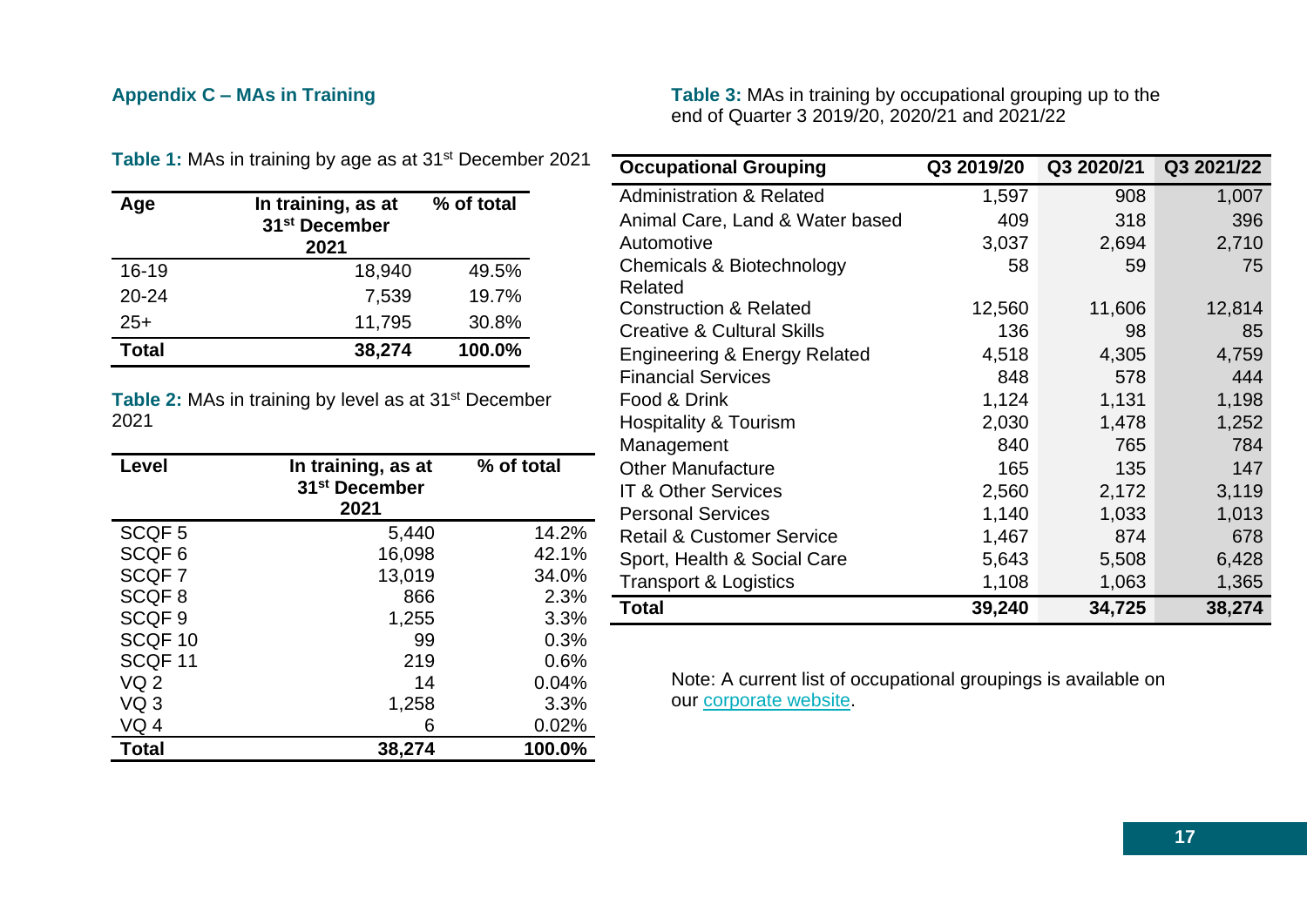## <span id="page-17-0"></span>**Appendix D – MA Achievements**

|                |                     | $16 - 19$ | $20 - 24$ | $25+$ | <b>Total</b> |
|----------------|---------------------|-----------|-----------|-------|--------------|
| Q <sub>3</sub> | <b>Achievements</b> | 6,554     | 3,861     | 5,220 | 15,635       |
| 2019/20        | <b>Leavers</b>      | 8,898     | 5,075     | 6,517 | 20,490       |
|                | Rate                | 73.7%     | 76.1%     | 80.1% | 76.3%        |
| Q <sub>3</sub> | <b>Achievements</b> | 4,211     | 2,309     | 3,850 | 10,370       |
| 2020/21        | <b>Leavers</b>      | 5,599     | 3,095     | 4,956 | 13,650       |
|                | Rate                | 75.2%     | 74.6%     | 77.7% | 76.0%        |
| Q3             | <b>Achievements</b> | 4,353     | 2,772     | 5,639 | 12,764       |
| 2021/22        | <b>Leavers</b>      | 6,558     | 3,954     | 7,391 | 17,903       |
|                | Rate                | 66.4%     | 70.1%     | 76.3% | 71.3%        |

**Table 1:** Achievements and leavers, by age, up to the end of Quarter 3 2019/20, 2020/21 and 2021/22

**Table 2:** Achievements and leavers, by level, up to the end of Quarter 3 2019/20, 2020/21 and 2021/22

|                |                     | <b>SCQF</b><br>5 | <b>SCQF</b><br>6 | <b>SCQF</b> | <b>SCQF</b><br>8 | <b>SCQF</b><br>9 | <b>SCQF</b><br>10 | <b>SCQF</b><br>11 | <b>VQ 2</b> | VQ 3  | VQ 4    | VQ 5                 | Total  |
|----------------|---------------------|------------------|------------------|-------------|------------------|------------------|-------------------|-------------------|-------------|-------|---------|----------------------|--------|
| Q <sub>3</sub> | <b>Achievements</b> | 3,582            | 3,946            | 1,965       | 339              | 461              | 5                 | 82                | 867         | 4,152 | 222     | 14                   | 15,635 |
| 2019/20        | Leavers             | 4,726            | 5,434            | 2,945       | 420              | 567              | 13                | 99                | 1,065       | 4,948 | 257     | 16                   | 20,490 |
|                | Rate                | 75.8%            | 72.6%            | 66.7%       | 80.7%            | 81.3%            | 38.5%             | 82.8%             | 81.4%       | 83.9% | 86.4%   | 87.5%                | 76.3%  |
| Q <sub>3</sub> | <b>Achievements</b> | 2,068            | 2,923            | 2,237       | 417              | 591              | 20                | 158               | 95          | 1,832 | $\star$ | *                    | 10,370 |
| 2020/21        | <b>Leavers</b>      | 2,853            | 4,141            | 3,095       | 508              | 700              | 28                | 174               | 105         | 2,015 |         |                      | 13,650 |
|                | Rate                | 72.5%            | 70.6%            | 72.3%       | 82.1%            | 84.4%            | 71.4%             | 90.8%             | 90.5%       | 90.9% | $*9/6$  | $^{*9}$ <sub>6</sub> | 76.0%  |
| Q <sub>3</sub> | <b>Achievements</b> | 2,633            | 4,383            | 3,015       | 469              | 676              | 26                | 212               | $\ast$      | 1,330 | $\star$ |                      | 12,764 |
| 2021/22        | <b>Leavers</b>      | 3,772            | 6,513            | 4,468       | 557              | 814              | 37                | 257               | $\star$     | 1,451 | $\ast$  |                      | 17,903 |
|                | Rate                | 69.8%            | 67.3%            | 67.5%       | 84.2%            | 83.0%            | 70.3%             | 82.5%             | 66.7%       | 91.7% | 28.6%   |                      | 71.3%  |

**Note**: Disclosure control has been applied where figures are less than 5 or where such small numbers can be identified through differencing.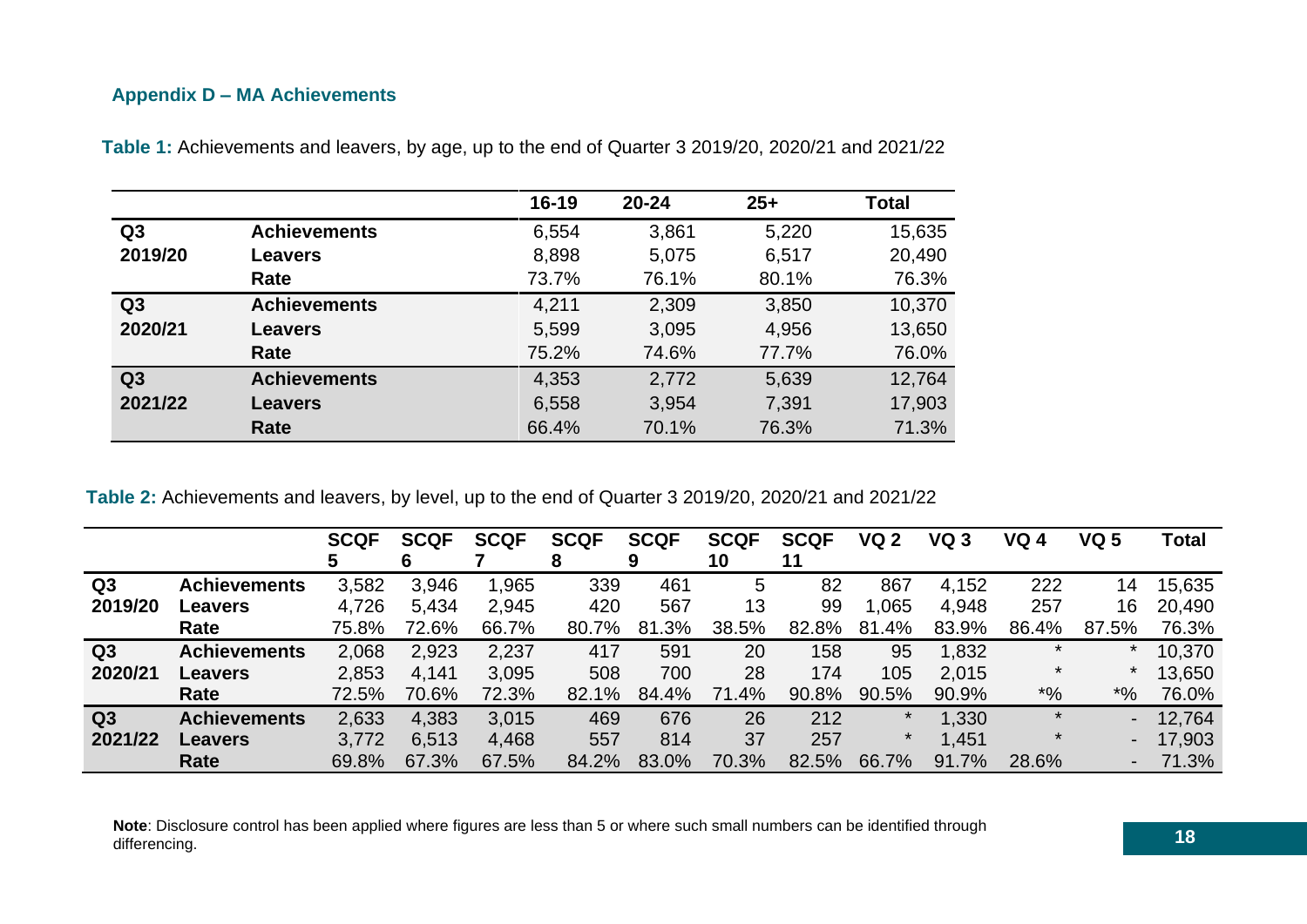**Table 3:** Achievements and leavers by occupational grouping up to the end of Quarter 3 2021/22

| <b>Occupational Grouping</b>            | <b>Achievements</b> | <b>Leavers</b> | Rate  |
|-----------------------------------------|---------------------|----------------|-------|
| <b>Administration &amp; Related</b>     | 557                 | 740            | 75.3% |
| Animal Care, Land & Water Based         | 134                 | 203            | 66.0% |
| Automotive                              | 438                 | 745            | 58.8% |
| Chemicals & Biotechnology Related       | 13                  | 35             | 37.1% |
| <b>Construction &amp; Related</b>       | 3,231               | 4,282          | 75.5% |
| <b>Creative &amp; Cultural Skills</b>   | 54                  | 71             | 76.1% |
| <b>Engineering &amp; Energy Related</b> | 707                 | 980            | 72.1% |
| <b>Financial Services</b>               | 247                 | 361            | 68.4% |
| Food & Drink                            | 544                 | 770            | 70.6% |
| <b>Hospitality &amp; Tourism</b>        | 720                 | 1,065          | 67.6% |
| Management                              | 329                 | 510            | 64.5% |
| <b>Other Manufacture</b>                | 76                  | 110            | 69.1% |
| <b>IT &amp; Other Services</b>          | 977                 | 1,390          | 70.3% |
| <b>Personal Services</b>                | 407                 | 659            | 61.8% |
| <b>Retail &amp; Customer Service</b>    | 514                 | 729            | 70.5% |
| Sport, Health & Social Care             | 2,978               | 4,122          | 72.2% |
| <b>Transport &amp; Logistics</b>        | 838                 | 1,131          | 74.1% |
| Total                                   | 12,764              | 17,903         | 71.3% |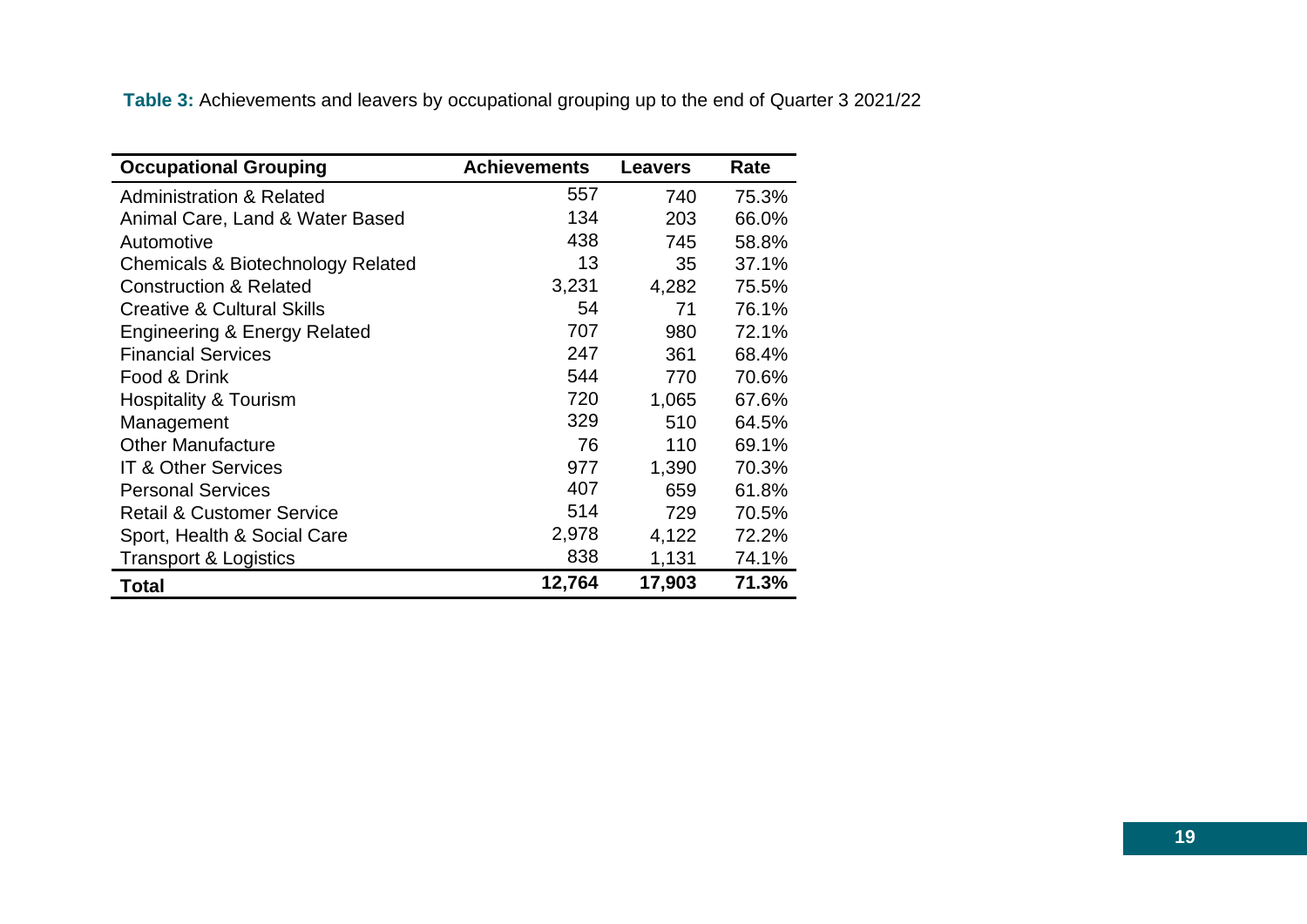# <span id="page-19-0"></span>**Appendix E – MA Equality Information**

**Table 1:** Starts by gender and occupational grouping up to the end of Quarter 3 2021/22

| <b>Occupational Grouping</b>                 | <b>Female</b> | <b>Male</b> | <b>Prefer not</b><br>to say/In<br>another way | Total  |
|----------------------------------------------|---------------|-------------|-----------------------------------------------|--------|
| <b>Administration &amp; Related</b>          | 533           | 218         | 5                                             | 756    |
| Animal Care, Land & Water based              | ¥             | 150         | *                                             | 168    |
| Automotive                                   | $^\star$      | 632         | *                                             | 659    |
| <b>Chemicals &amp; Biotechnology Related</b> | 16            | 19          |                                               | 35     |
| <b>Construction &amp; Related</b>            | $^\star$      | 4,891       | *                                             | 5,034  |
| <b>Creative &amp; Cultural Skills</b>        | 20            | 23          |                                               | 43     |
| <b>Engineering &amp; Energy Related</b>      | 86            | 1,163       |                                               | 1,256  |
| <b>Financial Services</b>                    | $\star$       | 109         | $\star$                                       | 259    |
| Food & Drink                                 | $^\star$      | 416         | *                                             | 636    |
| Hospitality & Tourism                        | 528           | 448         | 6                                             | 982    |
| Management                                   | 203           | 244         | 5                                             | 452    |
| <b>Other Manufacture</b>                     |               | 80          |                                               | 80     |
| <b>IT &amp; Other Services</b>               | 759           | 1,320       | 16                                            | 2,095  |
| <b>Personal Services</b>                     | 408           | *           | $\star$                                       | 437    |
| <b>Retail &amp; Customer Service</b>         | 348           | $^\star$    | *                                             | 623    |
| Sport, Health & Social Care                  | 3,382         | 603         | 22                                            | 4,007  |
| <b>Transport &amp; Logistics</b>             | $^\star$      | 1,029       | $^\star$                                      | 1,107  |
| <b>Total</b>                                 | 6,905         | 11,643      | 81                                            | 18,629 |

**Note**: Disclosure control has been applied where figures are less than 5 or where such small numbers can be identified through differencing.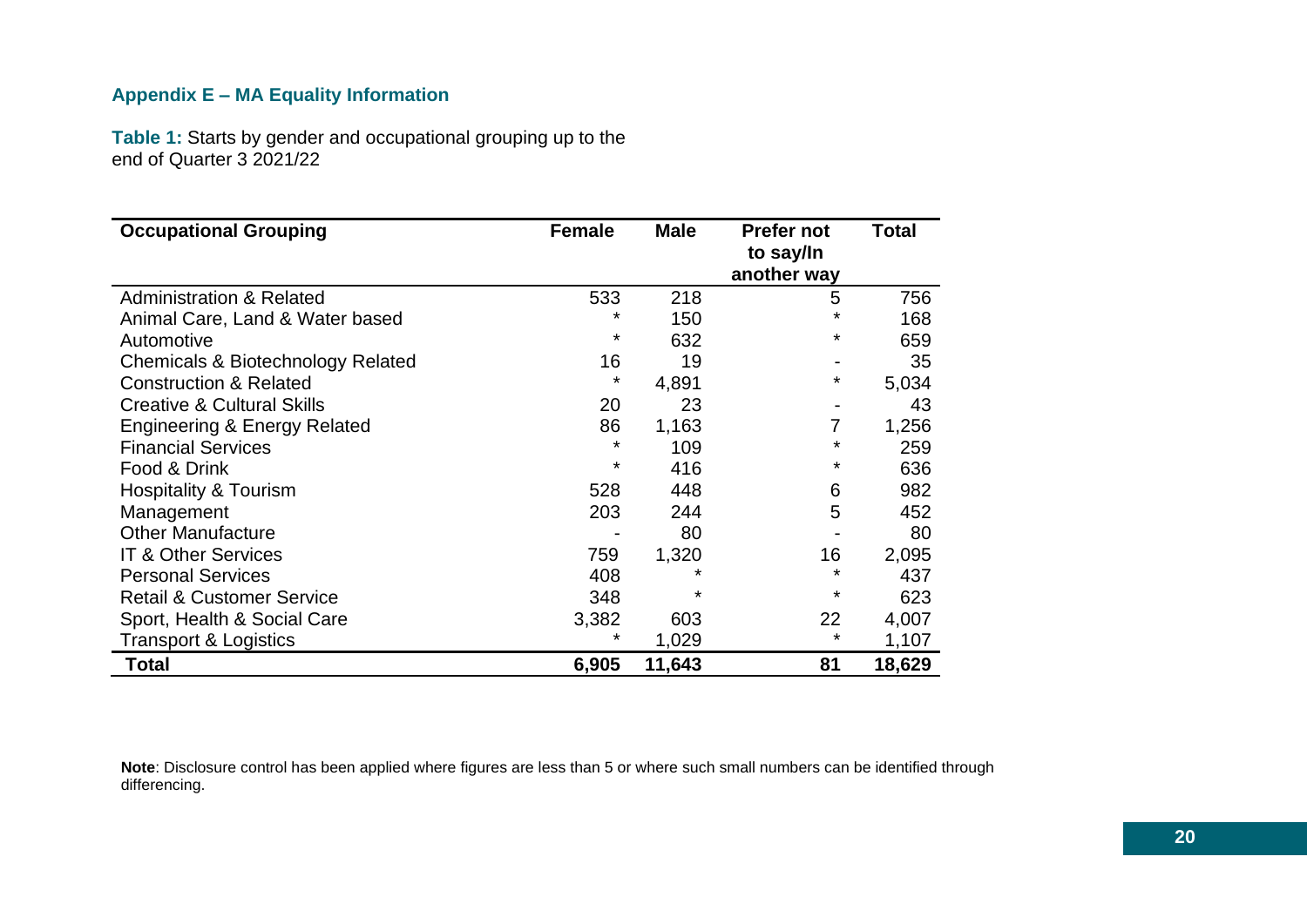| Age band     | <b>Female</b> | <b>Male</b> | <b>Prefer not</b><br>to say/In<br>another way | Total  | Total (Female +<br>Male) | Female % | Male % |
|--------------|---------------|-------------|-----------------------------------------------|--------|--------------------------|----------|--------|
| $16 - 19$    | 2,426         | 4,629       | 20                                            | 7.075  | 7,055                    | 34.4%    | 65.6%  |
| $20 - 24$    | 1,658         | 2,170       | 18                                            | 3,846  | 3,828                    | 43.3%    | 56.7%  |
| $25+$        | 2,821         | 4,844       | 43                                            | 7,708  | 7,665                    | 36.8%    | 63.2%  |
| <b>Total</b> | 6,905         | 11,643      | 81                                            | 18,629 | 18,548                   | 37.2%    | 62.8%  |

**Table 2:** MA starts by gender and age up to the end of Quarter 3 2021/22

**Table 3:** MA starts by gender and level up to the end of Quarter 3 2021/22

| Level             | <b>Female</b> | <b>Male</b> | Prefer not to<br>say/In<br>another way | <b>Total</b> | <b>Total (Female</b><br>+ Male) | <b>Female%</b> | Male % |
|-------------------|---------------|-------------|----------------------------------------|--------------|---------------------------------|----------------|--------|
| SCQF <sub>5</sub> | 1,188         | 2,557       | 17                                     | 3,762        | 3,745                           | 31.7%          | 68.3%  |
| SCQF <sub>6</sub> | 2,175         | 5,130       | 28                                     | 7,333        | 7,305                           | 29.8%          | 70.2%  |
| SCQF 7            | 2,998         | 2,823       | 28                                     | 5,849        | 5,821                           | 51.5%          | 48.5%  |
| SCQF8             | 171           | *           | $\star$                                | $\star$      | *                               | 31.0%          | 69.0%  |
| SCQF <sub>9</sub> | 308           | $\star$     | $\star$                                | 887          | 883                             | 34.9%          | 65.1%  |
| SCQF 10           | 56            | 12          |                                        | 68           | 68                              | 82.3%          | 17.7%  |
| SCQF 11           | 9             | 164         | $\overline{\phantom{0}}$               | 173          | 173                             | 5.2%           | 94.8%  |
| VQ 3              |               | $\ast$      |                                        | $\ast$       | $\ast$                          |                | 100.0% |
| <b>Total</b>      | 6,905         | 11,643      | 81                                     | 18,629       | 18,548                          | 37.2%          | 62.8%  |

**Note**: Disclosure control has been applied where figures are less than 5 or where such small numbers can be identified through differencing.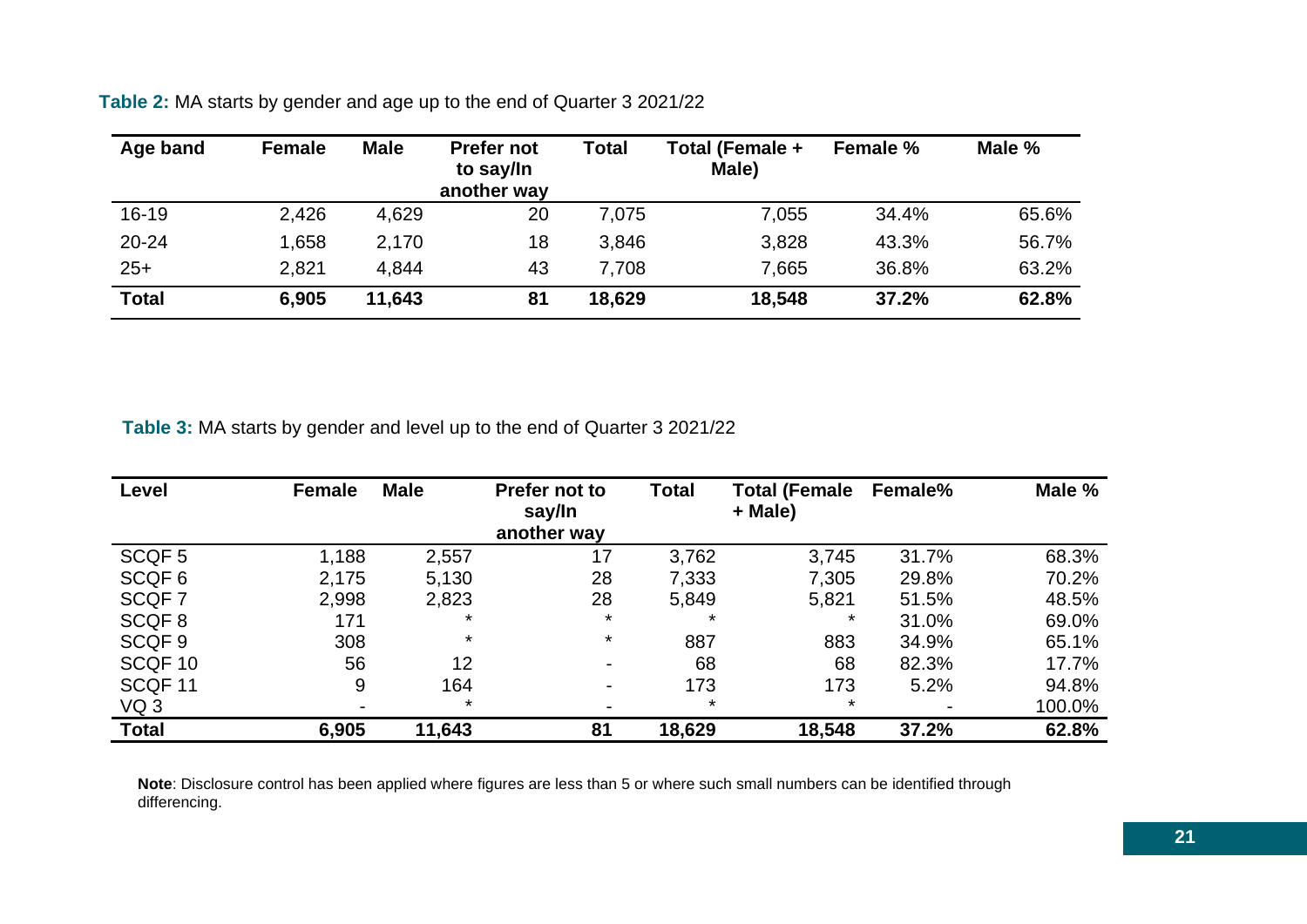|                |              | <b>Female</b> | <b>Male</b> | <b>Prefer not</b><br>to say/In<br>another<br>way | Total  |
|----------------|--------------|---------------|-------------|--------------------------------------------------|--------|
| Q <sub>3</sub> | Achievements | 5,883         | 9,752       |                                                  | 15,635 |
| 2019/20        | Leavers      | 7,709         | 12,781      | $\qquad \qquad \blacksquare$                     | 20,490 |
|                | Rate         | 76.3%         | 76.3%       | $\blacksquare$                                   | 76.3%  |
| Q3             | Achievements | 4,156         | 6,214       | -                                                | 10,370 |
| 2020/21        | Leavers      | 5,513         | 8,137       | $\blacksquare$                                   | 13,650 |
|                | Rate         | 75.4%         | 76.4%       | -                                                | 76.0%  |
| Q3             | Achievements | 5,143         | 7,615       | 6                                                | 12,764 |
| 2021/22        | Leavers      | 7,249         | 10,644      | 10                                               | 17,903 |
|                | Rate         | 70.9%         | 71.5%       | 60.0%                                            | 71.3%  |

**Table 4:** Achievements and leavers by gender up to the end of Quarter 3 2019/20, 2020/21 and 2021/22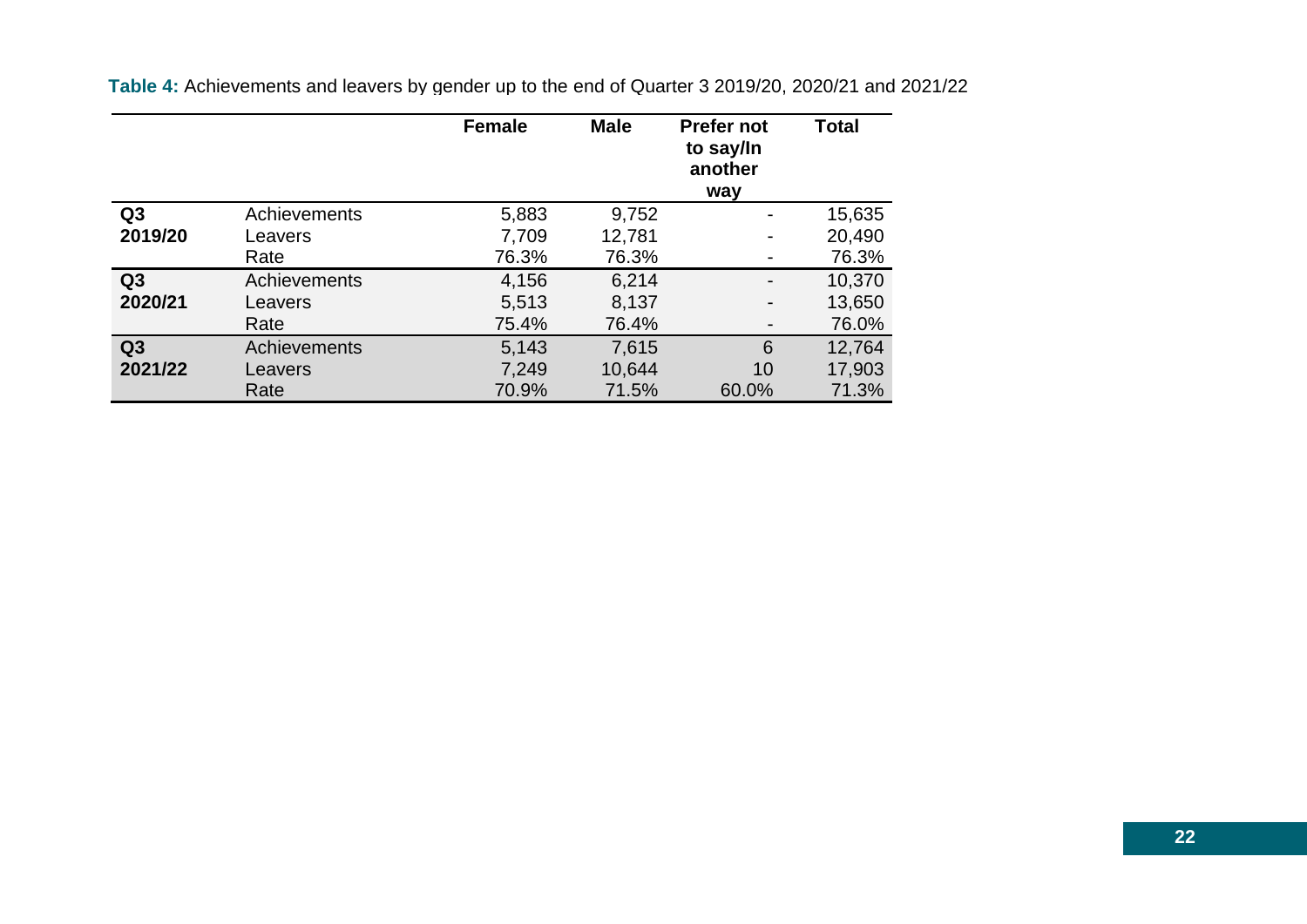#### **Table Notes:**

**Disability:** This reflects our disability disclosure question implemented in 2016/17. This was aligned to the question wording recommended by Advance HE after extensive consultation with disability partners, Modern Apprentices, training providers and employers.

**Ethnicity:** Ethnic groups aligned with Scottish Government guidance on ethnicity reporting <https://www2.gov.scot/Resource/0039/00394314.pdf>

**Care Experience:** Care experience figures are self-reported in response to the question, 'Have you ever been in care'?

| <b>Equality Summary (excluding prefer not to say)</b> | <b>Starts</b>                                          | % known |       |
|-------------------------------------------------------|--------------------------------------------------------|---------|-------|
|                                                       |                                                        |         |       |
| Gender                                                | Female                                                 | 6,905   | 37.2% |
|                                                       | Male                                                   | 11,643  | 62.8% |
| <b>Disability</b>                                     | I/HC/LD                                                | 2,352   | 12.8% |
|                                                       | No I/HC/LD                                             | 16,018  | 87.2% |
| <b>Ethnicity</b>                                      | Mixed or Multiple; Asian; African; Caribbean or Black; |         |       |
|                                                       | and Other ethnic group                                 | 550     | 3.0%  |
|                                                       | White                                                  | 17,870  | 97.0% |
| <b>Care Experience</b>                                | Care Experience                                        | 371     | 2.0%  |
|                                                       | No Care Experience                                     | 17,949  | 98.0% |

**For more detailed statistics related to equality monitoring, please see our supplementary tables on the SDS website [here.](https://www.skillsdevelopmentscotland.co.uk/publications-statistics/statistics/modern-apprenticeships/?page=1&statisticCategoryId=4&order=date-desc)**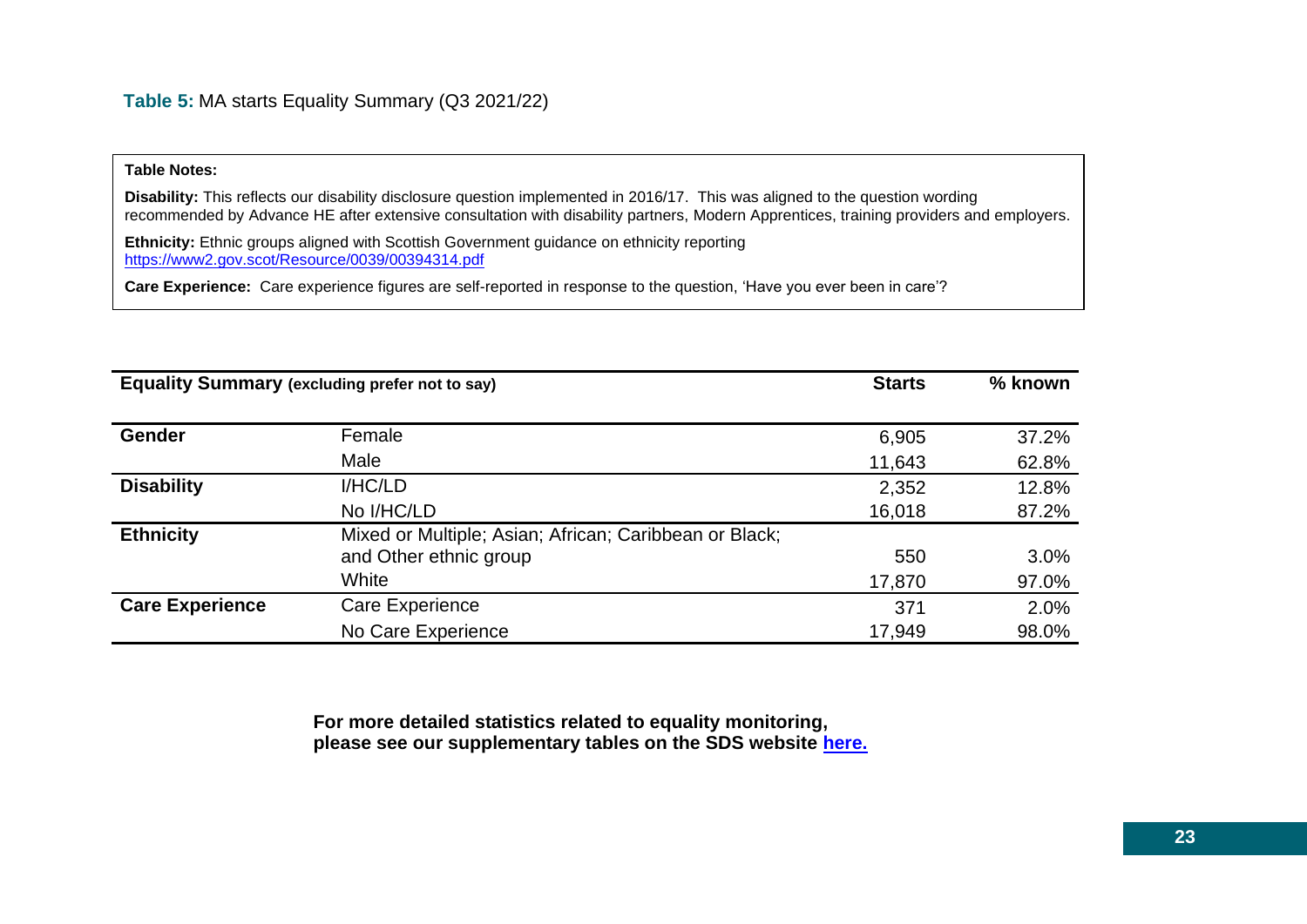## <span id="page-23-0"></span>**Appendix F – MA Redundancies**

**Table 1:** MA redundancies up to the end of Quarter 3 2019/20,

2020/21 and 2021/22 by occupational grouping

| <b>Occupational Grouping</b>            | Q3      | Q <sub>3</sub> | Q <sub>3</sub> |
|-----------------------------------------|---------|----------------|----------------|
|                                         | 2019/20 | 2020/21        | 2021/22        |
| <b>Administration &amp; Related</b>     | 7       | 32             | $\star$        |
| Animal Care, Land & Water               | $\star$ | $\Omega$       | 0              |
| <b>Based</b>                            |         |                |                |
| Automotive                              | 16      | 62             | 8              |
| <b>Construction &amp; Related</b>       | 148     | 328            | 117            |
| <b>Creative &amp; Cultural Skills</b>   | 0       | 6              | $\Omega$       |
| <b>Engineering &amp; Energy Related</b> | 28      | 73             | 10             |
| <b>Financial Services</b>               | $\star$ | $\star$        | 0              |
| Food & Drink                            | $\star$ | 18             |                |
| <b>Hospitality &amp; Tourism</b>        | 25      | 168            | 21             |
| Management                              | $\star$ | 18             | $\star$        |
| <b>Other Manufacture</b>                | $\star$ | $\star$        | $\star$        |
| <b>IT &amp; Other Services</b>          | $\star$ | 31             | 12             |
| <b>Personal Services</b>                | 8       | 20             | 8              |
| <b>Retail &amp; Customer Service</b>    | 11      | 35             | $\star$        |
| Sport, Health & Social Care             | 15      | 22             | 9              |
| <b>Transport &amp; Logistics</b>        | 7       | 12             |                |
| <b>Total</b>                            | 275     | 834            | 194            |

#### **Note:**

Disclosure control has been applied where figures are less than 5 or where such small numbers can be identified through differencing

**Table 2:** MA redundancies up to the end of Quarter 3 2019/20, 2020/21 and 2021/22 by local authority

| <b>Local Authority</b>     | Q3 2019/20 | Q3 2020/21 | Q3 2021/22      |
|----------------------------|------------|------------|-----------------|
| Aberdeen City              | 5          | 32         | 12 <sub>2</sub> |
| Aberdeenshire              | 12         | 31         | 5               |
| Angus                      | 5          | 17         | 8               |
| Argyll & Bute              | $\star$    | 8          | $\star$         |
| Clackmannanshire           | $\star$    | 8          | $\star$         |
| Dumfries & Galloway        | 11         | 16         | $\star$         |
| Dundee City                | 18         | 25         | 6               |
| East Ayrshire              | ¥          | 22         | 10              |
| <b>East Dunbartonshire</b> | $\star$    | 14         | $\star$         |
| East Lothian               | $\star$    | 19         | $\star$         |
| <b>East Renfrewshire</b>   | $\star$    | 11         | $\star$         |
| Edinburgh, City of         | 15         | 80         | 12              |
| <b>Falkirk</b>             | 9          | 12         | 6               |
| Fife                       | 30         | 48         | 8               |
| <b>Glasgow City</b>        | 22         | 98         | 20              |
| Highland                   | 16         | 40         |                 |
| Inverclyde                 | 0          | 8          | $\star$         |
| Midlothian                 | 10         | 20         | $\star$         |
| Moray                      | 5          | 11         | 5               |
| N ha-Eileanan Siar         | 0          | $\star$    | $\star$         |
| North Ayrshire             | 11         | 24         | 13              |
| North Lanarkshire          | 25         | 61         | 18              |
| Orkney Islands             | $\star$    | 6          | $\overline{0}$  |
| Perth & Kinross            | $\star$    | 18         | 14              |
| Renfrewshire               | 8          | 48         | 7               |
| <b>Scottish Borders</b>    | $\star$    | 13         | $\star$         |
| <b>Shetland Islands</b>    | $\star$    | $\star$    | 0               |
| South Ayrshire             | 15         | 19         | 5               |
| South Lanarkshire          | 17         | 69         | 11              |
| Stirling                   | $\star$    | 6          | $\star$         |
| <b>West Dunbartonshire</b> | *          | 16         | 5               |
| West Lothian               | 13         | 27         | $\star$         |
| <b>Outwith Area</b>        | 0          | $\star$    | 0               |
| <b>Total</b>               | 275        | 834        | 194             |